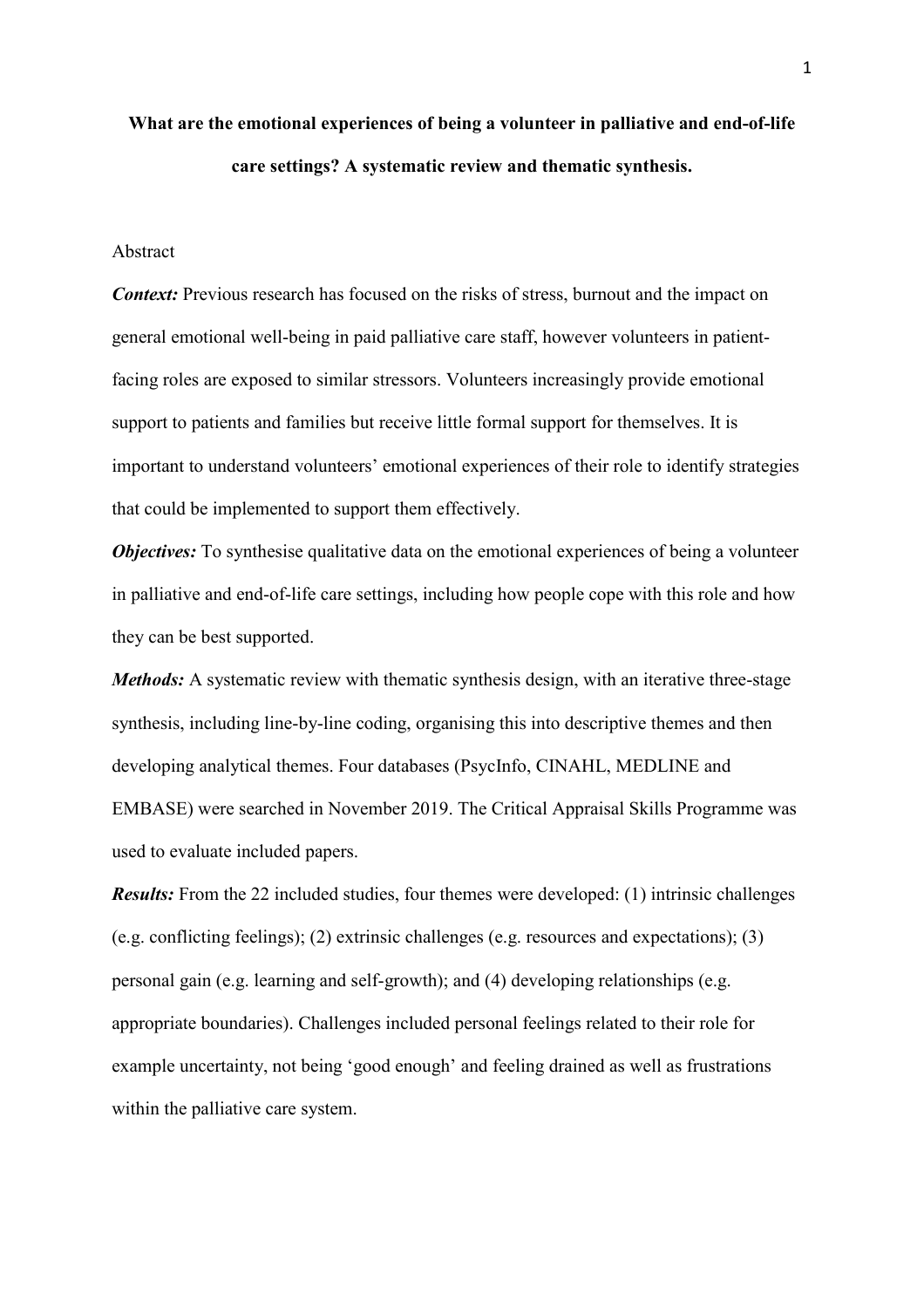*Conclusion:* Volunteers face unique challenges but also positive impacts that can affect their emotional well-being. It is important to monitor how volunteers are coping and provide appropriate support.

**Keywords:** qualitative research, hospices, hospice care, terminal care, palliative care, volunteers

# **Key Message**

This systematic review and thematic synthesis provides an insight into the positive and negative emotional experience of palliative care volunteers in relation to their role. It highlights the unique intrinsic and extrinsic challenges faced. The results indicate a need to monitor how volunteers are managing and provide appropriate support.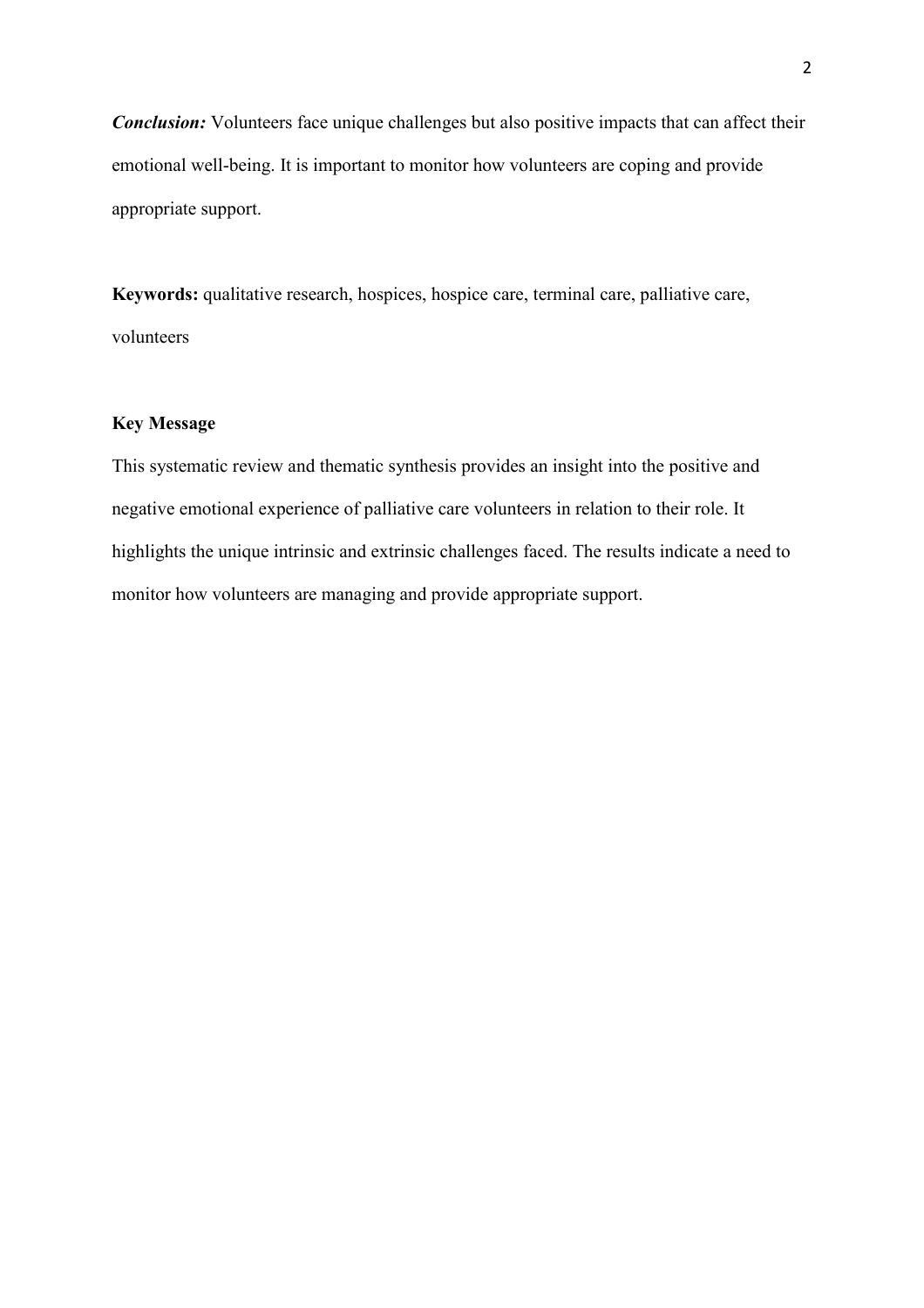## **Introduction**

Provision of high-quality palliative care requires a multi-disciplinary team approach, with such teams often including high numbers of volunteers, perhaps as many as 1.5 volunteers per paid member of staff(1)(2) . There are approximately 500,000 hospice and palliative care volunteers in the United States and over 125,000 throughout the United Kingdom (UK)(3). First used primarily in 'back-office' roles such as administration, fundraising, and shops, they are increasingly found providing patient-facing care and support, with a recent survey showing that nearly 59% of services had patient-facing volunteers in a variety of settings including hospices, hospitals and the community $(1)(4)$ . Volunteers in such patient facing roles are integral in supporting patients at the end of life as they offer a different and complementary service to that of paid staff. For example, they are able to spend more time with patients, focusing on psychosocial needs. They are estimated to reduce hospice costs, in the UK by 23%, indicating a financial benefit for hospices to recruit and retain volunteers(5). For effective retainment of volunteers, especially those in patient-facing roles, and to promote a positive volunteering environment, emotional well-being needs to be considered to ensure they are content and have effective resources to manage within their role.

People volunteer for a number of reasons including personal gain, altruism, civic responsibility and leisure(6). The volunteer role has developed over the years with more volunteers in patient-facing roles leading to an increasing interest across hospice and palliative care in developing these roles further(7). Volunteers are increasingly providing emotional care to patients and families, with 86% of UK hospices reporting that volunteers provide emotional care in inpatient settings(1). Volunteers providing emotional care is also common within community settings, with 68% of hospices surveyed reporting that volunteers are involved in counselling(1). Irrespective of whether individuals were volunteering their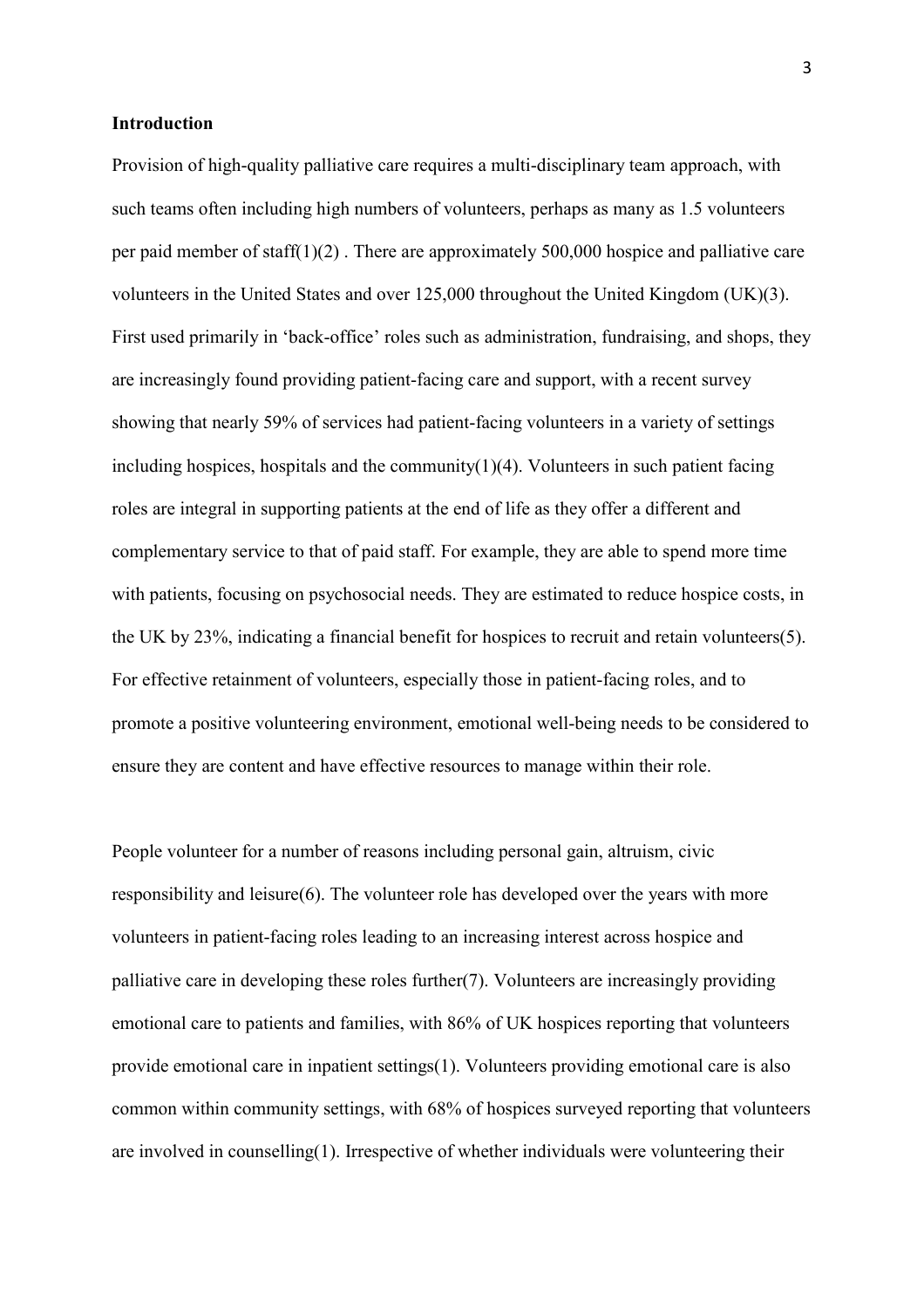professional skills, counselling can be an emotionally demanding role and, without appropriate support and supervision, could negatively impact volunteers. Volunteers may also be with patients and families at the end of life, supporting them in a challenging time.

The emotional impact of working in palliative care settings for paid staff includes risk of burnout, stress and an impact on general emotional wellbeing(8). Although volunteers are exposed to similar stressors within palliative care, research is less likely to have focused on volunteers' emotional responses or considerations of support that could be implemented to assist in coping with their role. Recent literature reviews have focused on the contribution of volunteers' services to end-of-life care(7), personality traits(9), stressors(10), understanding the role of volunteers and exploring the distinction between paid staff and volunteers(11), the benefit of volunteers on patients and their families(12) and examining volunteers' experiences of being in inpatient hospital settings(13). However, there have been no literature reviews focusing exclusively on the emotional experience of being a palliative care volunteer.

### **Methods**

## **Aims**

This review aims to synthesise qualitative data on palliative care volunteers' emotional experiences of their role and how they manage this. The literature review question is "What are the emotional experiences of hospice volunteers in relation to their role and how do they manage this?"

## **Design**

A systematic review with thematic synthesis design (14) was selected. This approach emulates thematic analysis within empirical research and includes both the author's and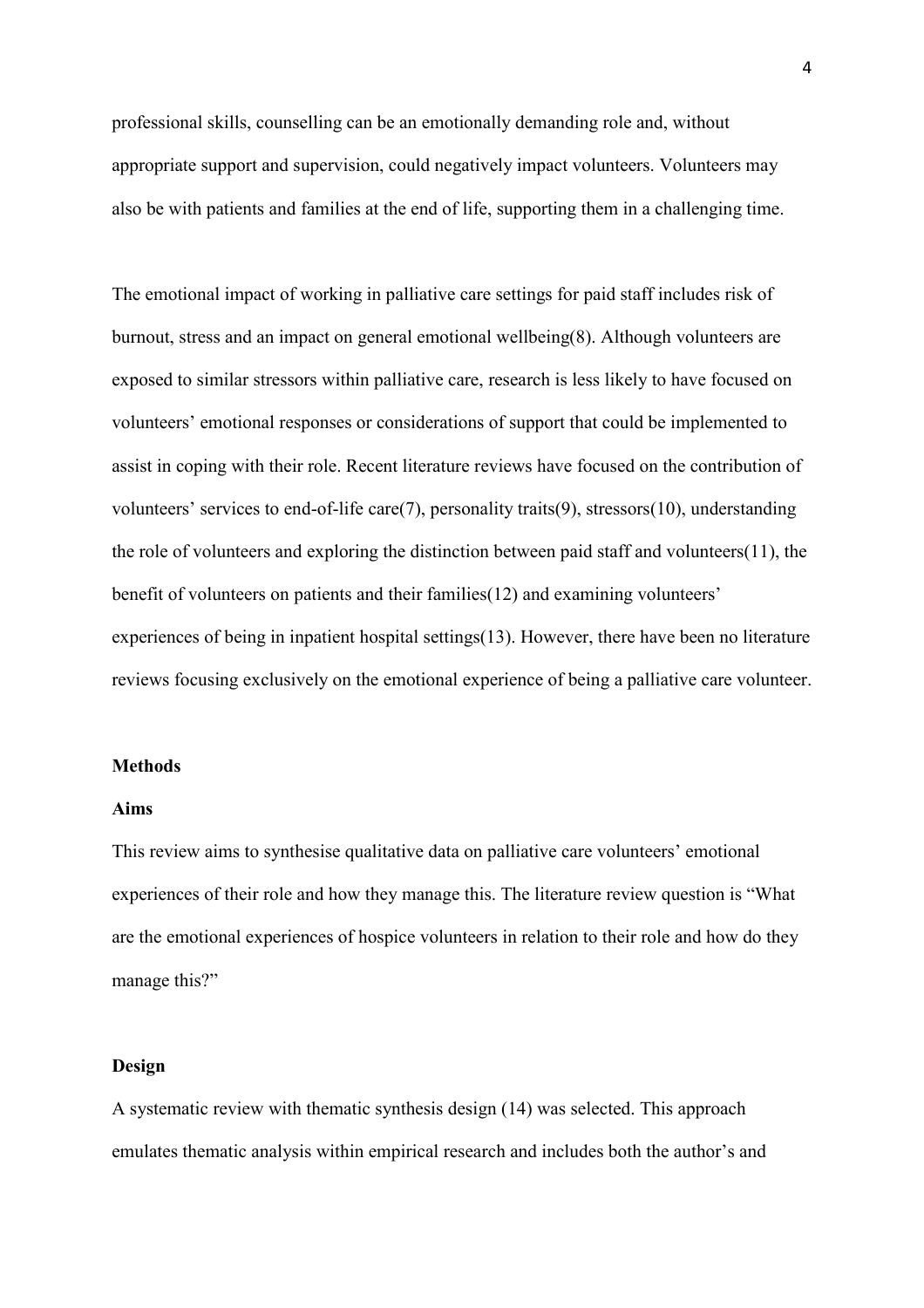participants' interpretations of a particular experience. Thematic synthesis is an iterative three-stage synthesis including line-by-line coding, organising this into descriptive themes and then developing analytical themes. The researcher adopted a critical realist position, ontologically realist and epistemologically relativist(15). This indicates that the data obtained does not lead to direct access of reality, but that individuals' perceptions and beliefs affect their understanding of reality(14). This review is reported using the ENTREQ guidelines(16)

#### **Inclusion and exclusion criteria**

Inclusion and exclusion criteria are reported in Table 1 and focused on research on volunteers in palliative care settings with data on their emotional experiences.

## **Data sources**

"MEDLINE", "EMBASE", "CINAHL" and "PsycINFO" electronic databases were chosen as the most appropriate for this topic, and searched in November 2019. There were no date restrictions. A hand-search of references from the selected studies was also conducted.

## **Search strategy**

A psychology subject librarian was consulted and agreed to the final search strategy. The research tool SPIDER (Sample, Phenomenon of Interest, Design, Evaluation, Research type)(17) was used to identify key parts of the research question and assisted in structuring the search strategy. The overall search concepts and how they were determined are presented in table 2.

Full-text search and database subject terms can be seen in supplementary table 1. Papers were exported onto a bibliography manager, Endnote (Version X9), and de-duplicated. The titles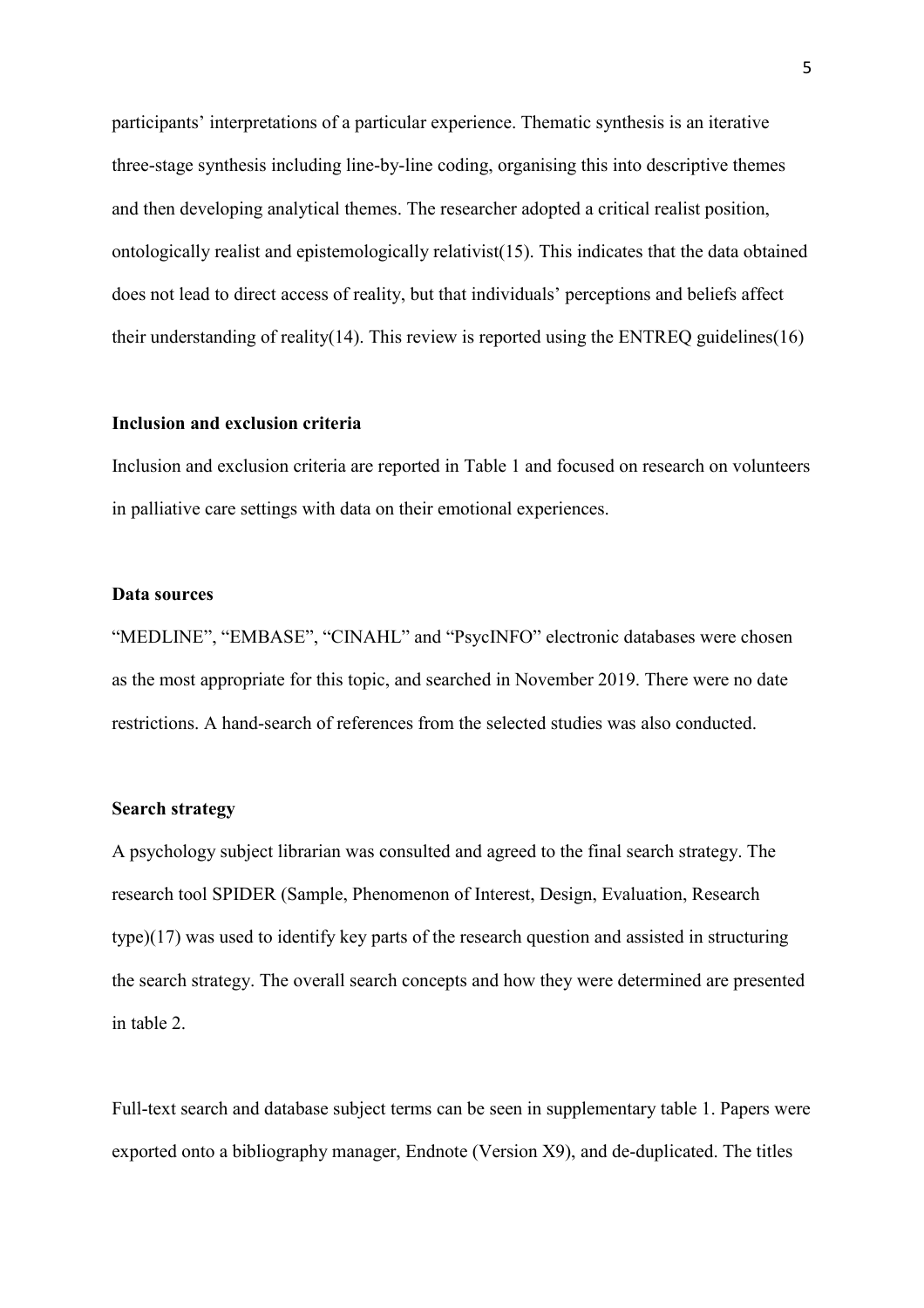and abstracts of the remaining papers were read (author HC) and, if unsure of the suitability of a paper, the full text was read. Author CW acted as second checker, and appraised a quarter of the papers against the inclusion criteria to confirm inclusion, with disagreements being revolved via discussion.

# **Critical appraisal**

The Critical Appraisal Skills Programme (CASP)(18) was selected to assess strengths and limitations of the included studies. CASP covers ten quality areas and the initial two questions identify papers which are unsuitable. The remaining questions cover design, sampling, data collection, the relationship between the participant and researcher, ethical issues, data analysis, findings and value of the research which generates an overall score. The rating system was a three-point system with strong evidence being given three points; moderate evidence being given two points; and weak evidence being given one point. The scores ranged from 12 to 22 (see supplementary table 2). Ratings were made by HC, with one quarter of the papers evaluated by CW to assess congruence with the appraisal of included papers. The ratings of papers corresponded between reviewers which enabled a final rating to be agreed. Papers were not excluded based on their reported quality as this could exclude relevant papers based on the reporting of the research rather than the research itself, but an understanding of their quality used in the synthesis and its focus(19).

#### **Data extraction**

Data were extracted by HC, checked by CW and inputted into a summary table which included author, year, country, research question/aim, sample, design, data collection method(s) and findings. Where a study had data from volunteers and paid staff, only data related to volunteers was extracted. NVivo was used to manage data extraction and analysis.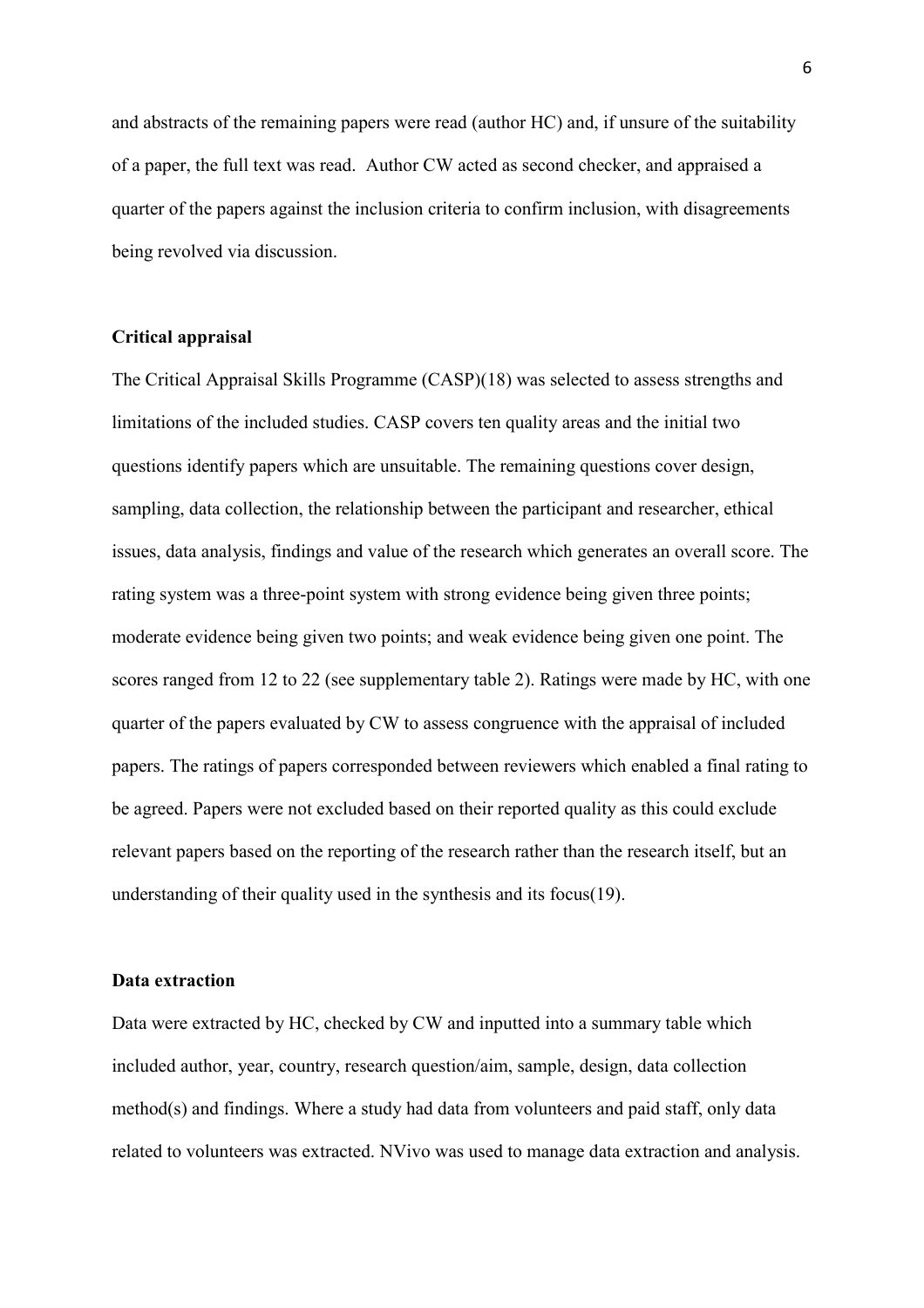#### **Data analysis**

The process of deriving themes was inductive. HC coded and analysed papers and agreed on the findings with CW. It was not a requirement of the chosen design for both researchers to independently code and analyse the data(14).

#### *Stage one*

Line-by-line coding of participants' accounts and authors' interpretations were developed through NVivo. As new studies were introduced, new codes were developed. Each sentence had at least one code although numerous codes could be used for a sentence. Initial codes were discussed with the team.

# *Stage two*

Codes that appeared to be related were grouped together into more descriptive themes by the team. The original papers were consulted throughout to promote a close alignment with the experiences of participants in the original studies. A more hierarchical structure was introduced to coding, and similarities and differences were considered. A tree structure was developed to organise the themes.

#### *Stage three*

This stage involved making links between the descriptive themes from stage two to develop more analytical themes that encompassed hospice volunteers' emotional experiences of their role. This stage moved away from the original findings of the primary studies to develop more understanding and answer the review question.

# **Results**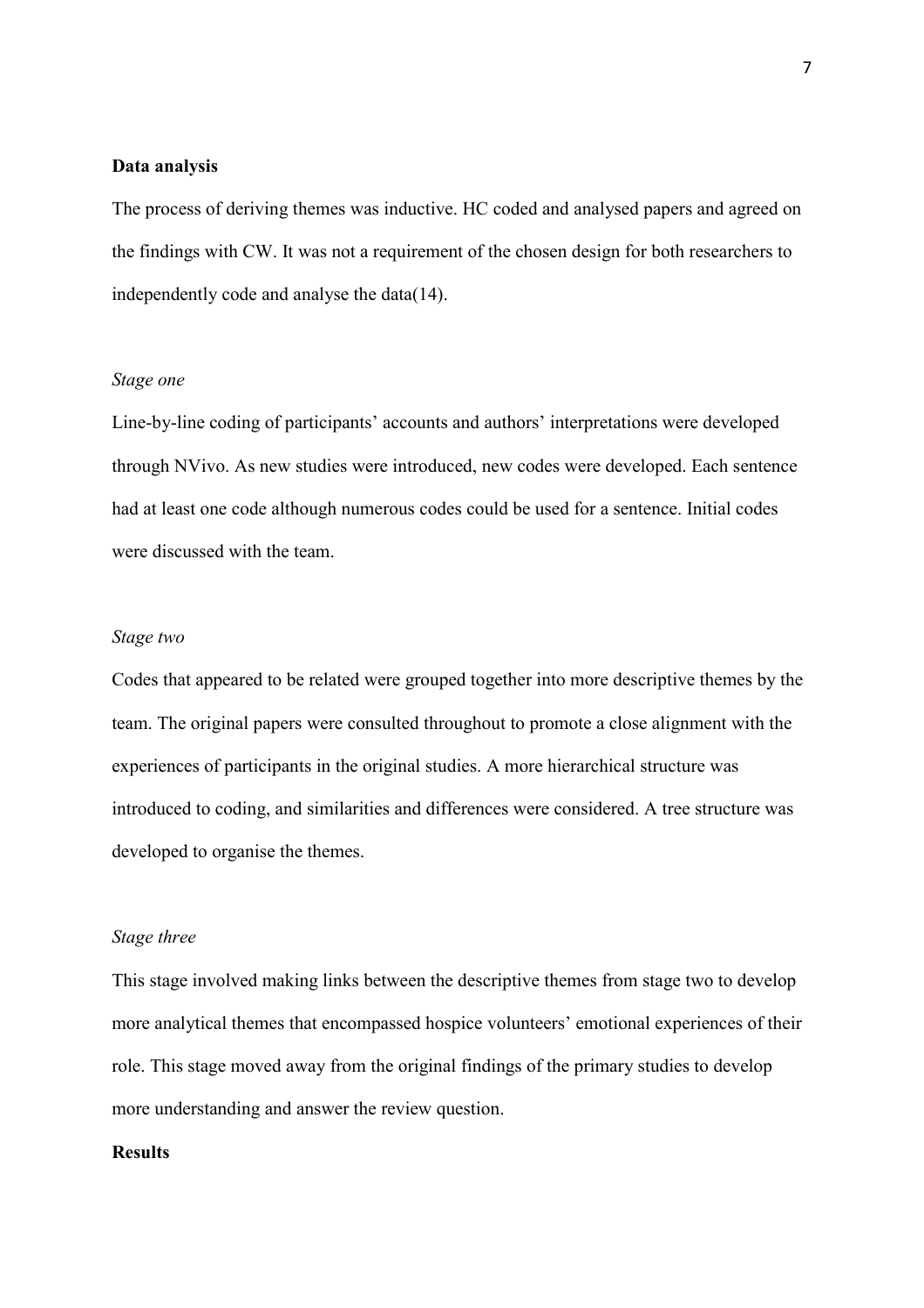Twenty-two papers were included in the final synthesis (Figure 1)

Included studies (see table 3 for details) were conducted across a number of countries: South Africa (n=1), Sweden (n=1), United Kingdom (n=7), Australia (n=1), United States (n=5), Canada (n=5), Switzerland (n=1) and Norway (n=1). All were published between 2002 and 2018, sample sizes ranged from 4 to 55 and participants were aged between 19 and 86. Studies took place in a variety of settings.

## **Derivation of themes**

Four themes were developed: intrinsic challenges, extrinsic challenges, personal gain and developing relationships. Supplementary table 3 shows the papers relevant to each theme. Table 4 shows how each theme draws from data within included papers, but this does not indicate the strength or importance of themes.

## **Theme one: Intrinsic challenges**

This theme represents challenges that are related to the individual volunteer and how they felt within their role rather than the wider system of the hospice or challenges perceived to be caused by others. The impact of having conflicting feelings, uncertainty in the role, feelings of not being 'good enough' and feeling drained due to exposure to death will be discussed.

Participants across the studies discussed conflicting feelings in their role for example what they should be doing for patients based on their knowledge and training and how this could differ to their instincts. One participant discussed conflicting feelings in relation to dispensing medication which is something that would usually be deemed outside of a volunteers' role, however they struggled with this due to seeing a patient in pain: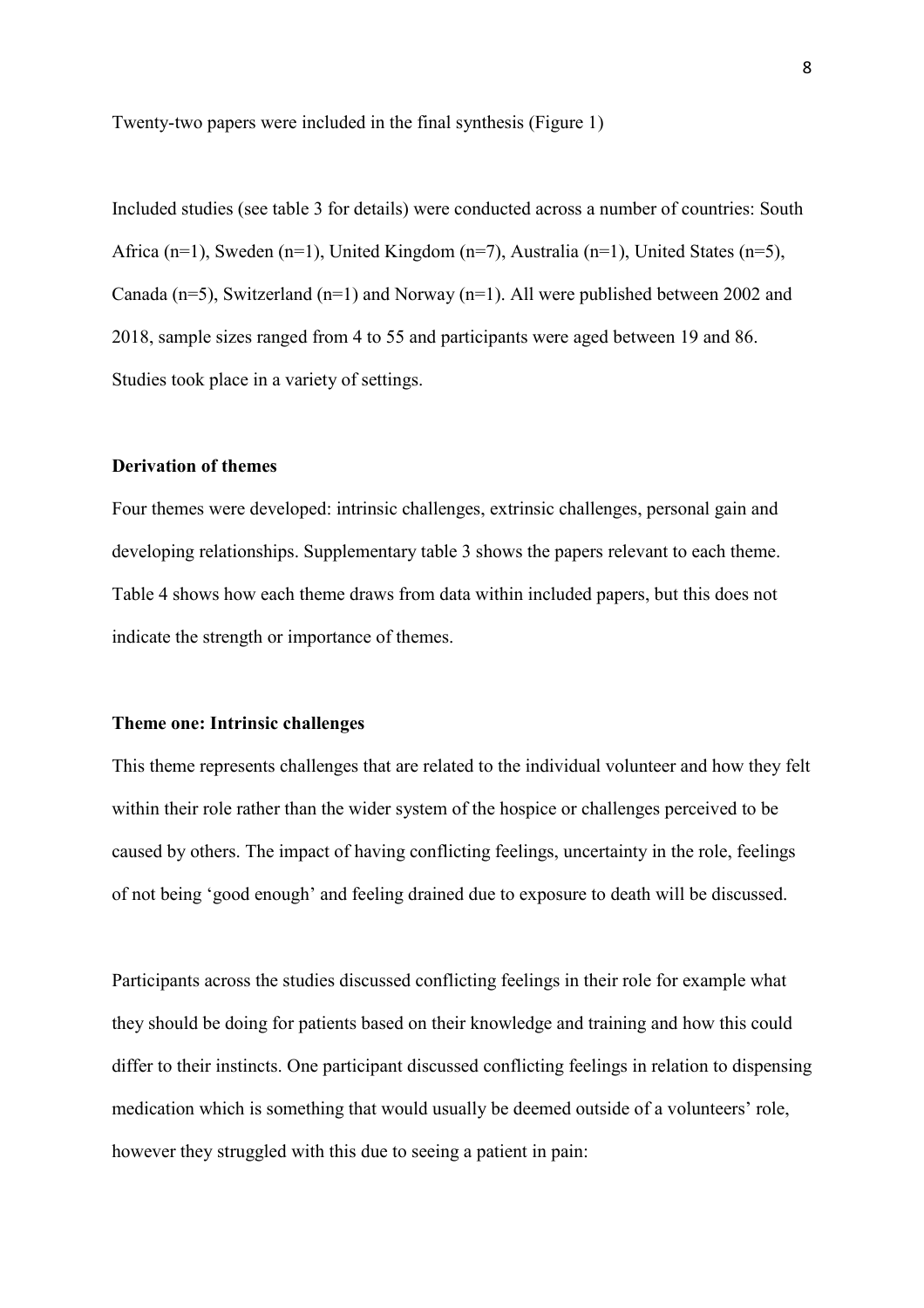*"I'm not supposed to be dispensing medication....it was, for me, a very uncomfortable and difficult situation to be in, cause on the one hand, you don't want to watch a human being suffer. On the other hand, it was made very clear to me that, you know, ''this is something you don't do!''"(20) (p.461)*

Participants described a sense of uncertainty within their role and feeling unprepared for what they faced. Although some people felt more general training would be useful to mitigate this uncertainty, others felt it was a role that an individual would settle into with time and that increased training would not necessarily make a difference to feelings of uncertainty:

*"Two participants suggested that it was not possible to be 'prepared for' every eventuality – some things simply had to be experienced and confidence came with time: From my experience I don't think…any amount of training could've prepared you for what you needed to do"(21) (p.281)*

Whilst a volunteer is settling into the role, they need to be able to manage some uncertainty, nevertheless it could still be useful to provide a supportive forum once volunteers have been exposed to the realities of the role:

*"''Well when I first started, not knowing what to expect was the stress. Not knowing what I was walking in to or how to deal with it, or what to say, was always stressful at the beginning.'' Four of the participants described their first experiences as ''fearful.''"(22) (p.190)*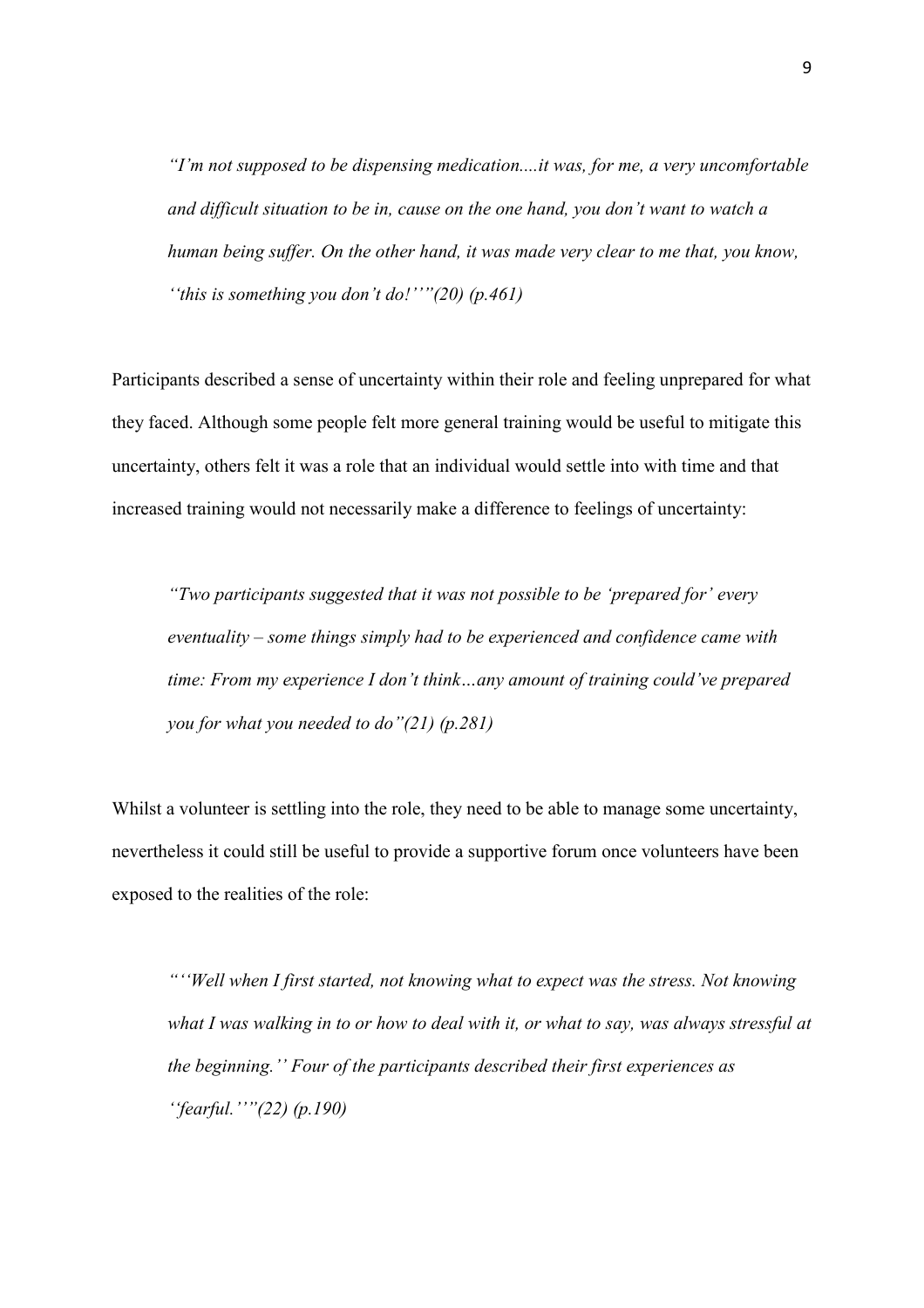Volunteers could feel uncomfortable and unsure about what to say to patients and this could play on their minds:

*"I think about knowing the right thing to say, wondering if I'm going to upset the person I'm talking to, or is this person going to like me?"(23) (p.253)*

Volunteers worried about the quality of support they provided to patients and whether they were 'good enough' in their role despite training. This led to feelings of uncertainty and questioning themselves:

*"Issues that tilted this balance were related to internal struggle and a sense of insecurity about the adequacy and sufficiency of their efforts, even with the receipt of formal manualized training at the commencement of the volunteer work".(24) ( p.291)*

As part of volunteers' roles, they have to manage seeing patients near to the end of life and/or dying. Some described feelings of grief in response to the death of patients which is a huge part of their role. If a volunteer continuously struggled with this, it would greatly affect the emotional impact of their role:

*"The grief experienced by hospice volunteers was occasionally over-whelming. One volunteer noted: It's a part of you gone. It hurt so bad, all you can do is cry…I felt like if you cry too, it's weak. You know, men don't cry. But as I begin in this program, it makes no difference who see me cry. I feel for that person when they leave, but…I did everything I could for him, and he know I was right there".(25) (p.89)*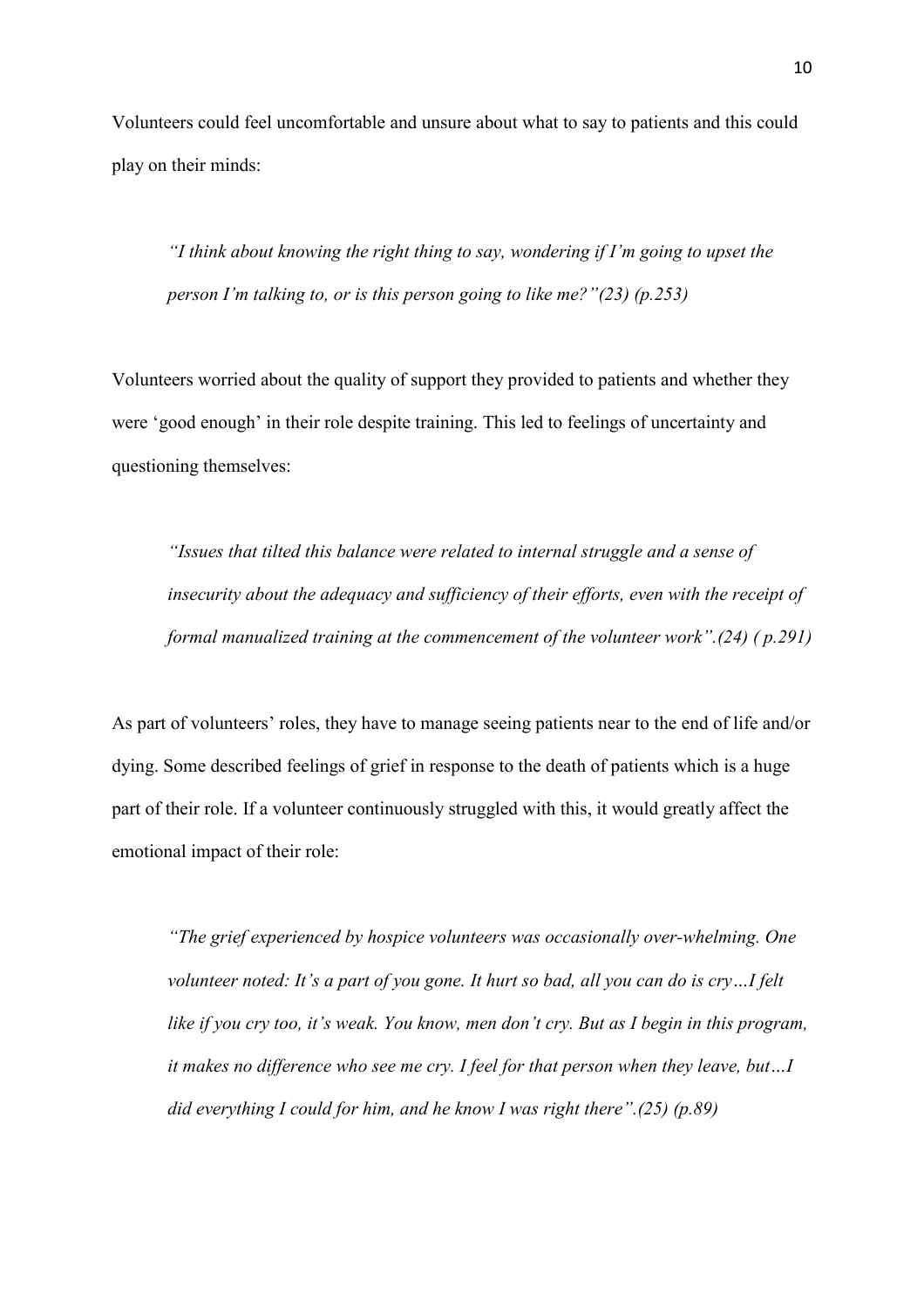Experiencing grief and exposure to people at the end of life caused some to feel drained by volunteering due to intrinsic challenges and developing strong relationships with patients:

*"One participant said she often felt physically drained following a hospice visit and would cope by going home and taking a rest".(26) (p.401)*

*"It is very draining. The downfall with one-on-one home situations is that you get too attached (Vincent). You do develop a very close deep relationship with the patient and then there is real grief when the patient passes away (Joe)".(27) (p.347)*

# *Coping with intrinsic challenges*

Intrinsic challenges were discussed as an inherent part of the role and volunteers touched upon how they managed these experiences.

*"Taking time off from volunteering was a strategy mentioned by three volunteers (14%) (e.g., "I stopped for a couple of months because I felt I needed time to regroup.")".(28) (p.261)*

Some felt that these challenges decreased over time, some would temporarily cease volunteering and others would use different coping styles such as praying. It is important that the palliative care setting supports the volunteer in their coping styles.

### **Theme two: Extrinsic challenges**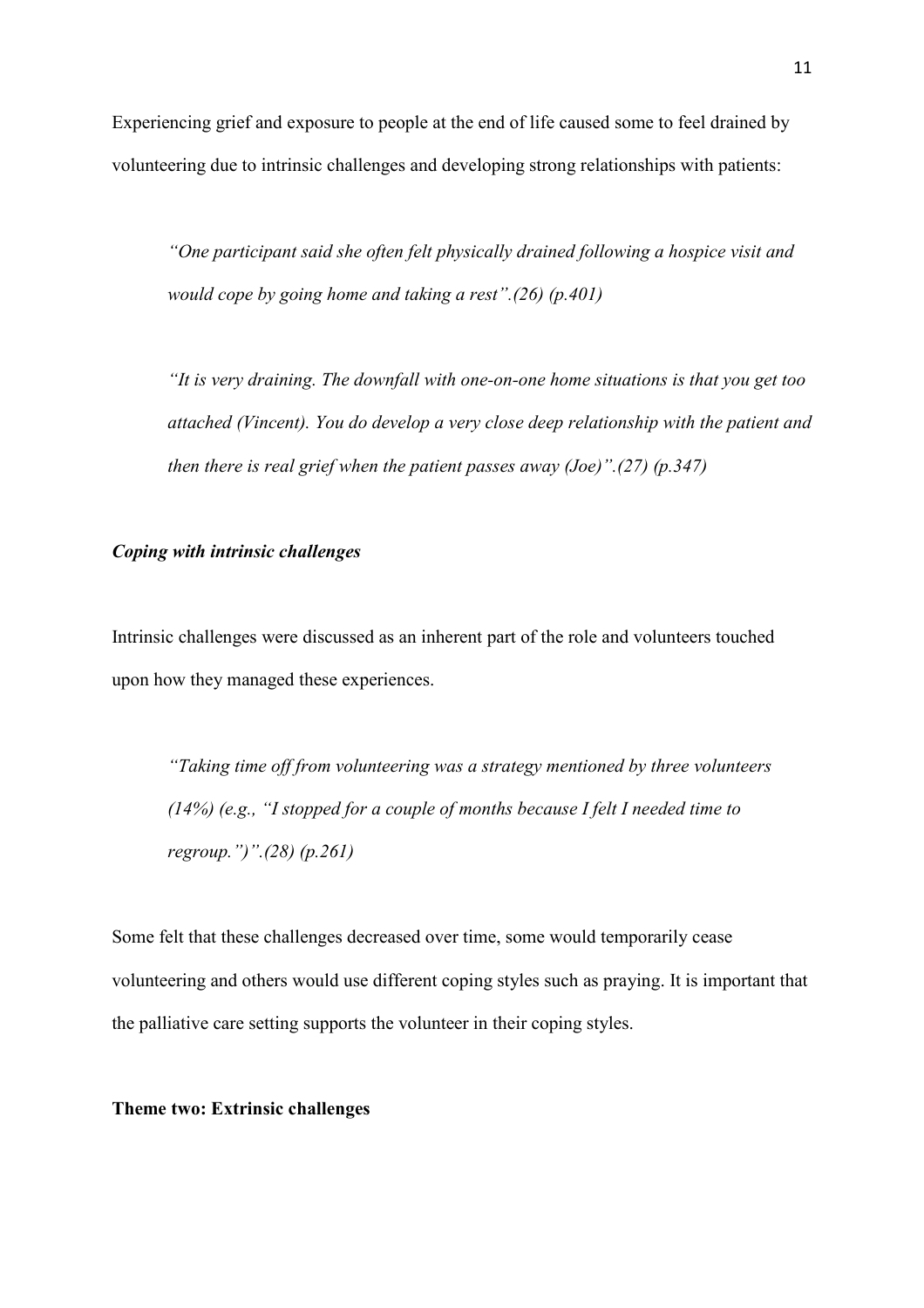This theme represents challenges faced by volunteers related to external factors such as resources, what the volunteers see and frustrations within palliative care settings. Many participants described situations that had made them feel uncomfortable, for example patients and families having differing expectations of the volunteer role:

*"Other care team members struggled with discordance between their understanding of their purpose and the care recipient or family member's perceptions of the volunteer's motives".(24) (p.289)*

Others commented on frustrations with the way the palliative care setting was run, for example not having enough information about patients and a delay in receiving referrals:

*"We used to know more about the patients, but it was intruding on their privacy…it's a question of need-to-know, and we don't always know what we need to know"(29) (p.381)*

*''I got a referral recently and she died the next day''(30) (p.527)*

Some volunteers discussed feeling uncomfortable and helpless when family members had conversations in front of patients that could be distressing for the patients:

*"…they were fighting, and I could hear them fine, so I knew she (the patient) could hear them fine and that was, that was very upsetting for me. I was sick to my stomach because I had to do something, I mean I was just sitting there, and I was kind of helpless".(22) (p.190)*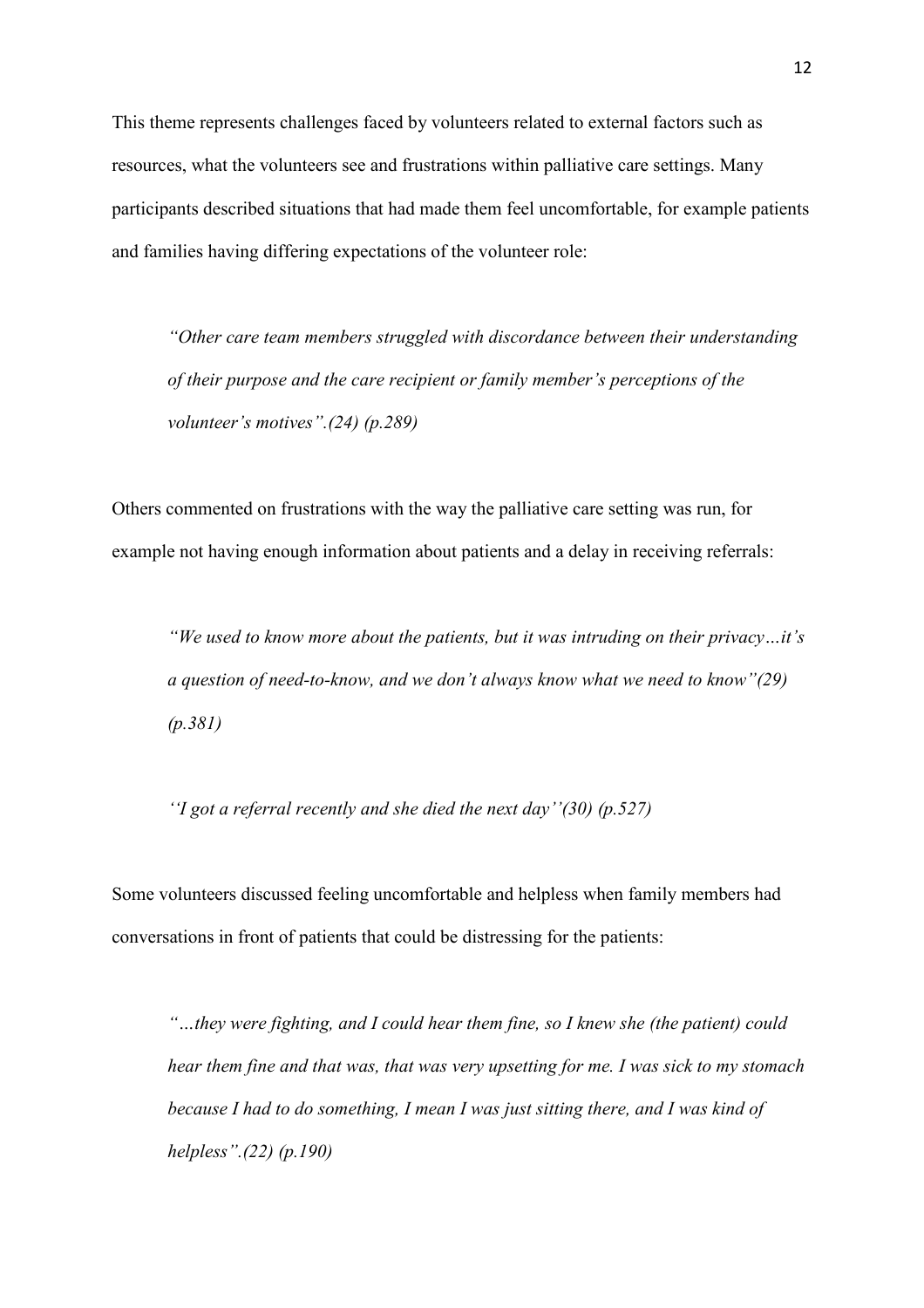Others spoke more about feelings of frustration or disappointment at being pushed away by patients:

*"I went in there and she started to speak then she just shut her eyes and wouldn't communicate… ..so you walk out thinking 'well I wish I'd known what to do'". (21) (p.281)*

Participants in the studies discussed feeling shocked when they saw some patients and how this could negatively affect them as a volunteer. Some felt that they had not been prepared enough by the hospice for what they might see in their role and others identified preparation in this area as very important, indicating the need for more training in this area:

*"When I went to visit her there, not having seen her for some time I was ever so shocked at how she looked. She was unconscious, but her husband was there and I had to pretend that this wasn't bothering me too much. When I came out, I was absolutely shaking from head to foot".(31) (p.60)*

Other extrinsic challenges discussed by participants were seeing patients suffering. This seemed to really affect some participants and strong emotive language was used to communicate this:

*"I am traumatised having seen how my patients suffer"(32) (p.6)*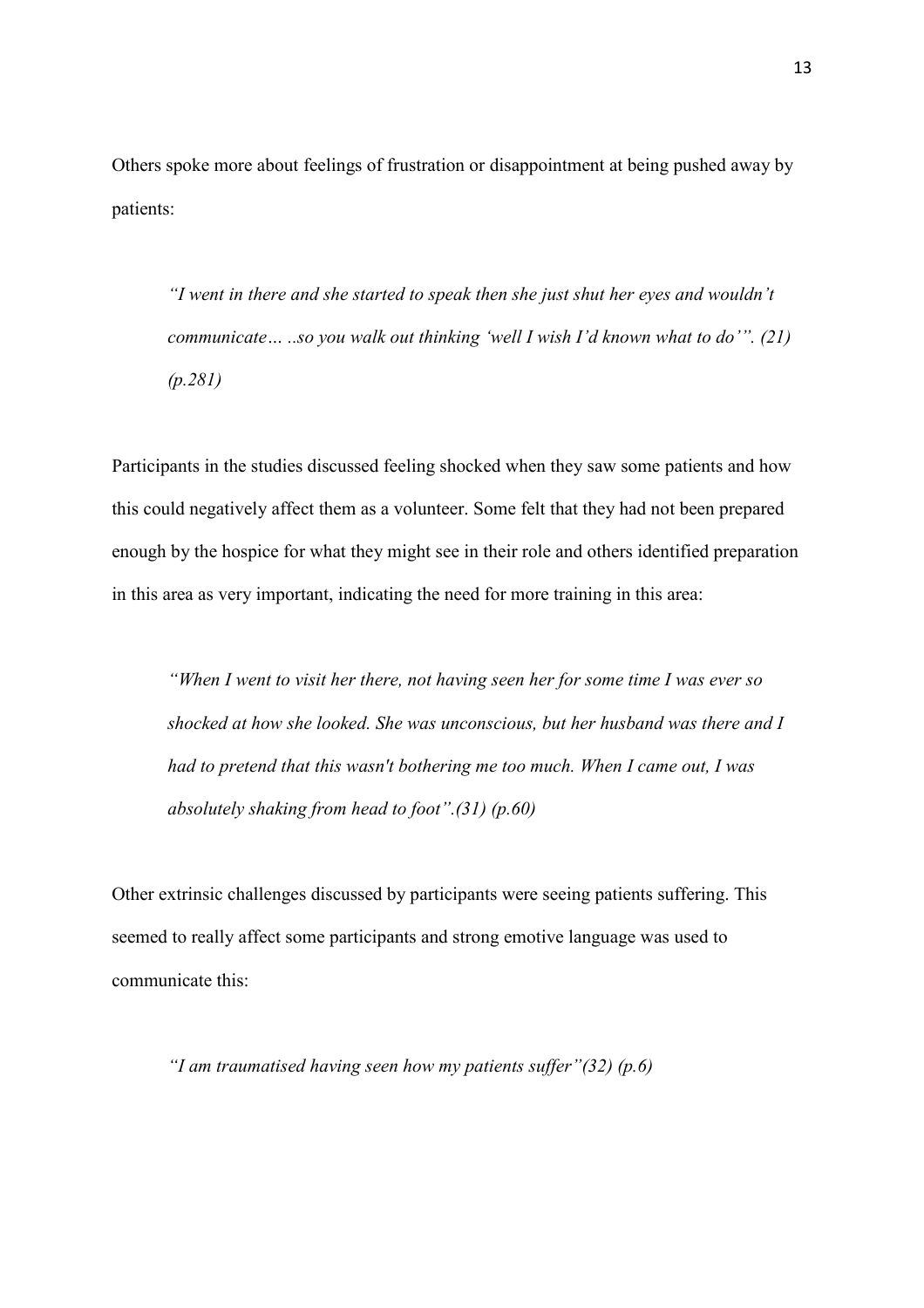*"Volunteers in 2 programs said that the thing they liked least about their volunteer work is seeing patients suffering (e.g., ''The suffering .. . some of these people suffer something terrible…you wonder where these people get the strength'')". (30)(p.527)*

## *Coping with extrinsic challenges*

Participants discussed how they managed extrinsic challenges related to their role. There appeared to be a variety of coping mechanisms including talking with volunteer coordinators and other volunteers, leaving the challenging situation, religion and taking time off from volunteering:

*"That is my main coping skill is to talk with out with [sic] my volunteer coordinator". (26) (p.399)*

*"Two volunteers said that they prayed or studied the bible to prevent burnout." (28)(p.261)*

Although they identified a number of challenges and stressors within their roles and could discuss how they had managed this, volunteers did not seem to want to categorise these as negative experiences:

*"Their voluntary work could be difficult at times, as they faced several tough situations, such as seeing a person suffer or watching a young person die. It was painful to experience the reactions that the terminally ill persons and/or their*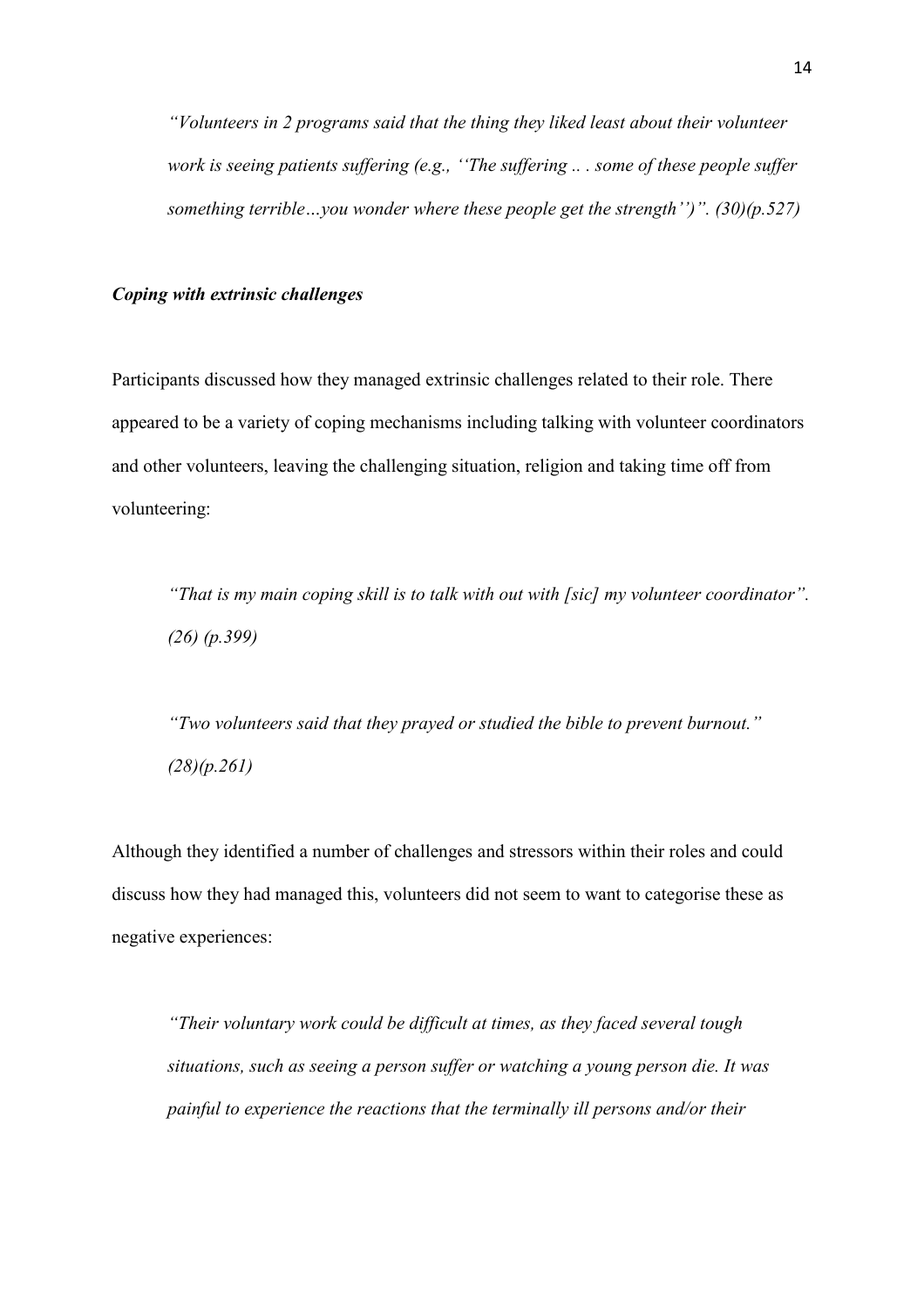*relatives could exhibit at the end of life. However, none of the volunteers characterized such experiences as negative"(33) (p.5)*

It is unclear from the data provided why some volunteers did not categorise some of their experiences as negative. It may be that they also experienced a number of positive aspects to volunteering which could have overshadowed the negative aspects of the experience.

#### **Theme three: Personal gain**

This theme focuses on the positive outcomes of volunteering and what this adds to participants' lives. Most participants discussed what they had gained from their role for example feeling useful and appreciated by patients, feeling inspired and rewarded, giving back to others, learning from patients and self-growth. These gains seemed to be motivating factors for continuing to volunteer as well as making the challenges more manageable. Feeling useful to and appreciated by patients and families seemed to be very important to participants across the studies and was evidenced through receiving positive feedback, the reactions of patients and patients sharing personal information with them:

*"…they felt joy and satisfaction after performing their duties well and receiving positive responses from patients, relatives and personnel".(34) (p.605)*

*"Volunteers articulated to others the value of their physical presence with patients by underscoring the immediate and discernible results of their service as evidenced by "see[ing] the look on their [patients'] faces or see[ing] them smile." Thus, selfsatisfaction was indelibly linked to their ability to discern impact and appreciation in real-time".(35) (p.575)*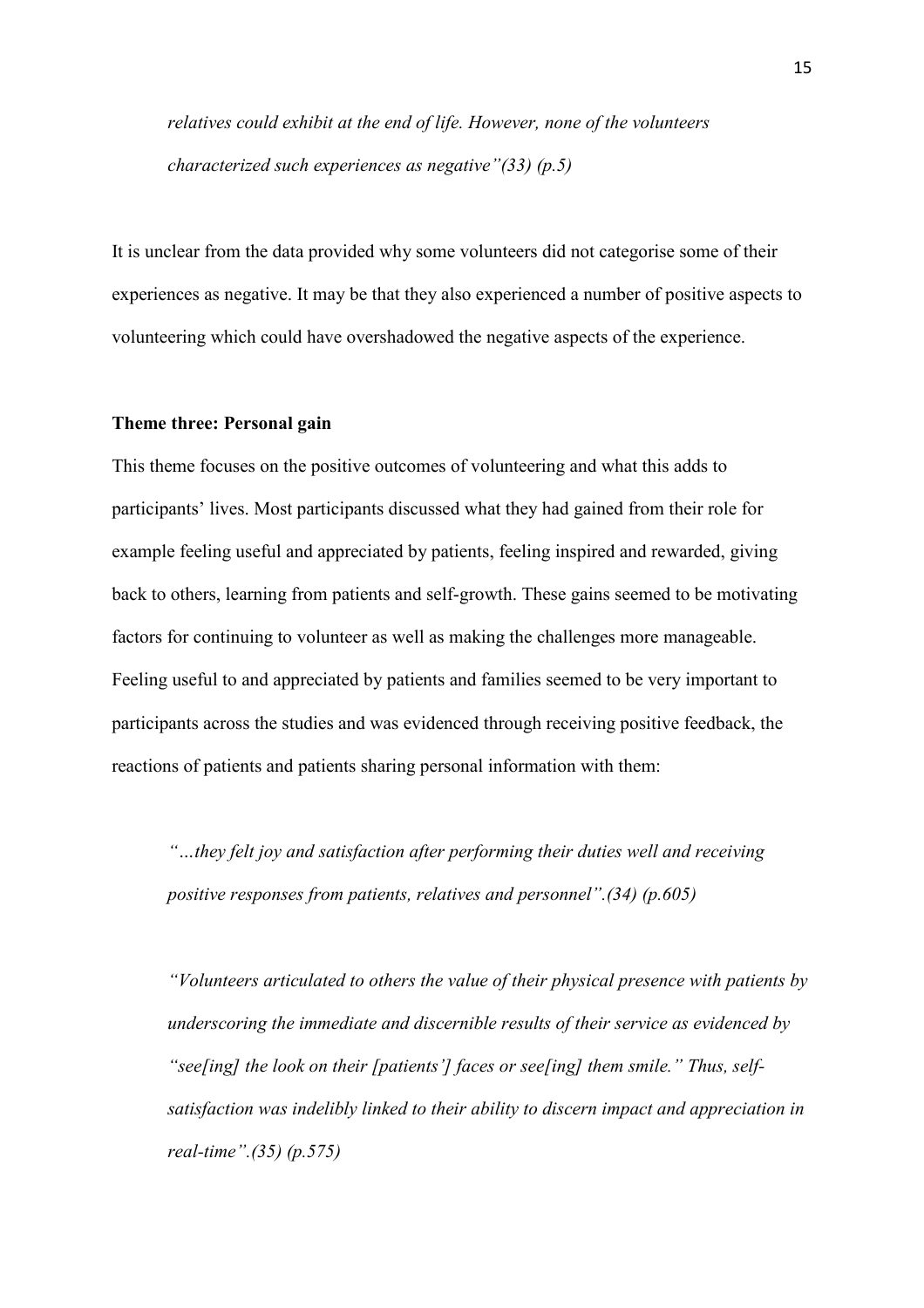Many spoke of finding their role rewarding thus making their role a positive experience and bringing them satisfaction:

*"The biggest reward is in the heart…we get as much, or more, out of helping them as they get from us .." (36) (p.1534)*

*"The volunteers…expressed personal satisfaction and reported that volunteering with the service had given them a sense of purpose and had been very rewarding".(37) (p.1423)*

As participants felt appreciated, useful and rewarded, it makes sense that this brought enjoyment to their time volunteering in palliative care:

*"Some participants mentioned psychological gains, such as feeling good about helping others in need or from gaining a different perspective on their own life: 'I know it sounds very prudish, but I do enjoy helping people who need help'"(29) (p.379)*

*"They took great satisfaction from their work and described it as challenging, rewarding, and useful. These results are consistent with the literature on volunteering in hospice and palliative care".(38) (p.605)*

They also spoke about learning from patients and how this could also help to build relationships: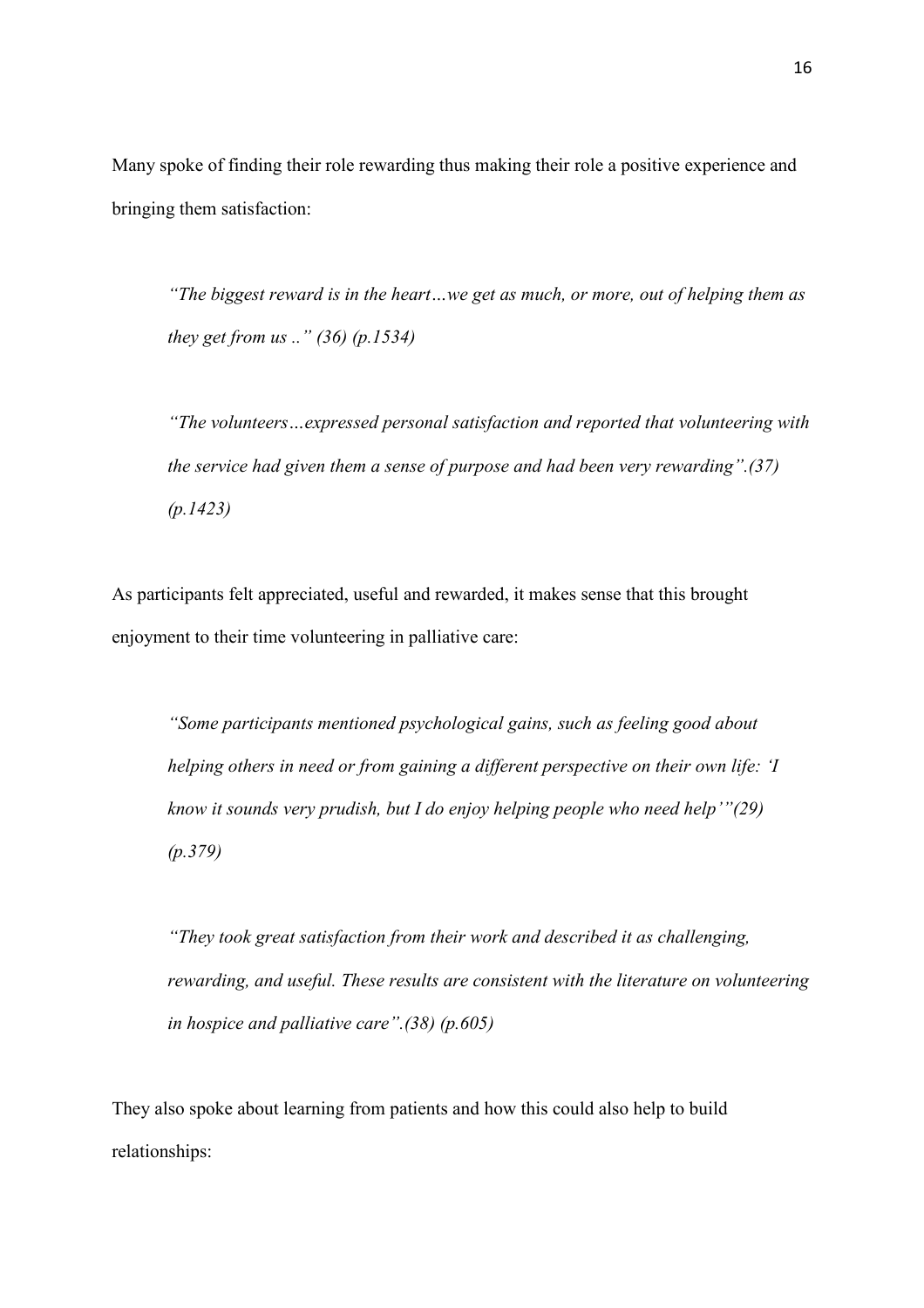*"I think she sees me as a friend, also someone to maybe pass on some of her wisdom, because she has these little pearls she drops occasionally".(23) (p.250)*

*"Five volunteers noted how much they had learned from patients' life experiences"(39) (p.485)*

Overall, it seemed that participants experienced self-growth and general personal development through their role as a volunteer:

*"Many of the volunteers indicated that volunteering enabled them to achieve selfgrowth and personal emotional and psychological development".(32) (p.5)*

*"At every encounter, I have the feeling of gaining insight into human universes, always fascinating and never the same".(38) (p.603)*

Some spoke of gaining more perspective on their own lives and becoming more grateful for what they had:

*"One participant explained that she would often think about how lucky she was when she found herself in a stressful situation".(26) (p.400)*

Others felt their role had enabled them to become stronger in themselves and cope with more, indicating that they would get better and more comfortable with their role over time: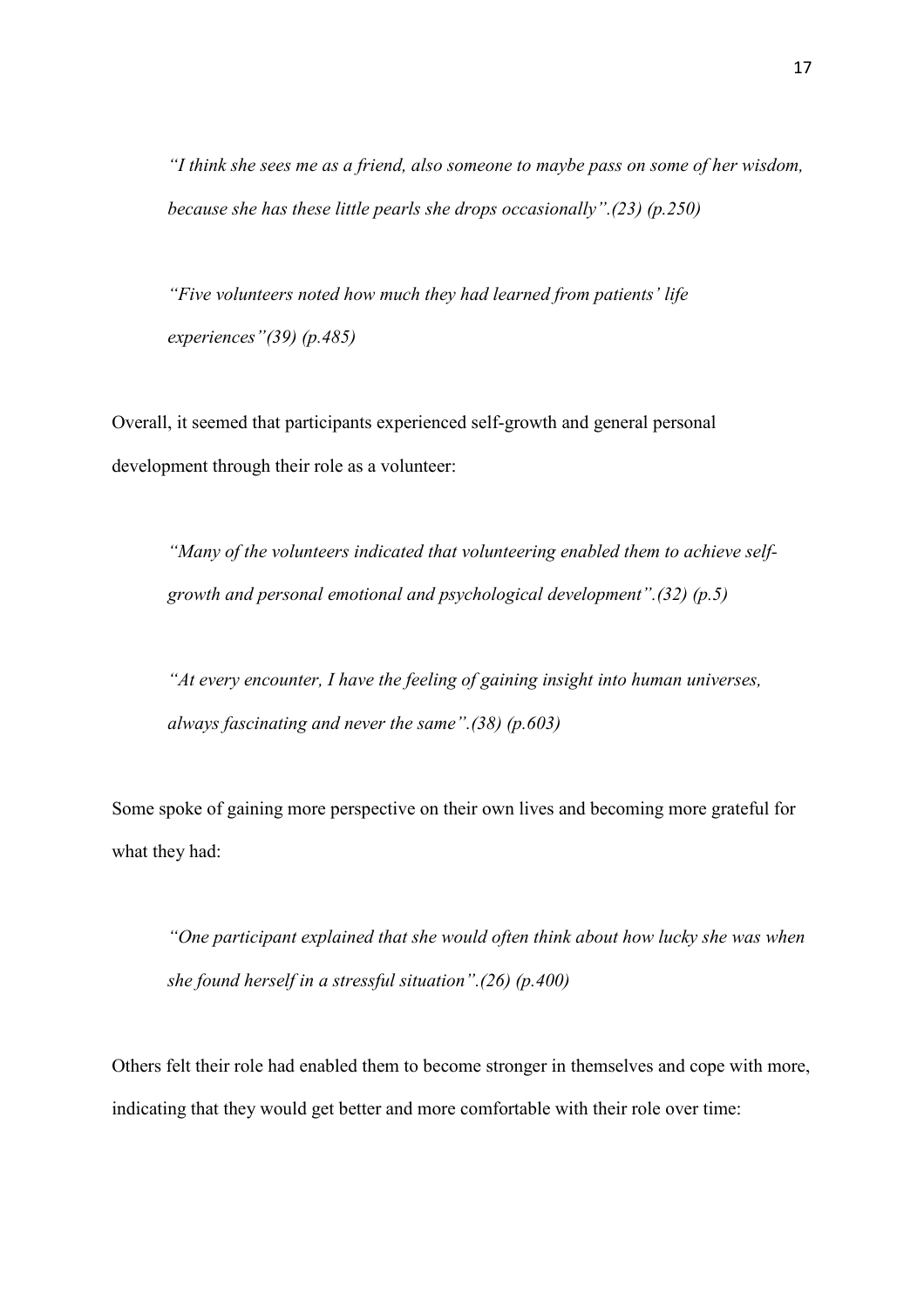*"Emotional resilience was the product of direct personal experience of pain and loss, as well as exposure to death and dying in the volunteer settings".(40) (p.19)*

Many discussed how they had been changed as a person through volunteering:

*"Nearly all of the volunteers acknowledged that they were different now or had changed in some way as a result of their volunteer experience". (28)(p.262)*

Being changed could be linked to the challenges faced by volunteers but also the personal gains and self-development that comes with the role such as feeling useful, learning from patients and feeling inspired.

# **Theme four: Developing relationships**

Relationships with patients and families were important to participants across the studies and this was discussed in relation to forming close relationships, having appropriate boundaries, understanding the patient's experience and having curiosity and flexibility when working with patients. Although volunteers were not directly involved in patients' medical care, they offered holistic care through spending time with patients, which can support deep connection:

*"Volunteers come to care deeply about patients and want what is best for them without being able to openly make suggestions".(20) (p.460)*

This could be challenging if volunteers felt as though they had good ideas for things that could enhance a patient's well-being. It seemed that closer relationships would form if the patient and volunteer were alike or held similar values: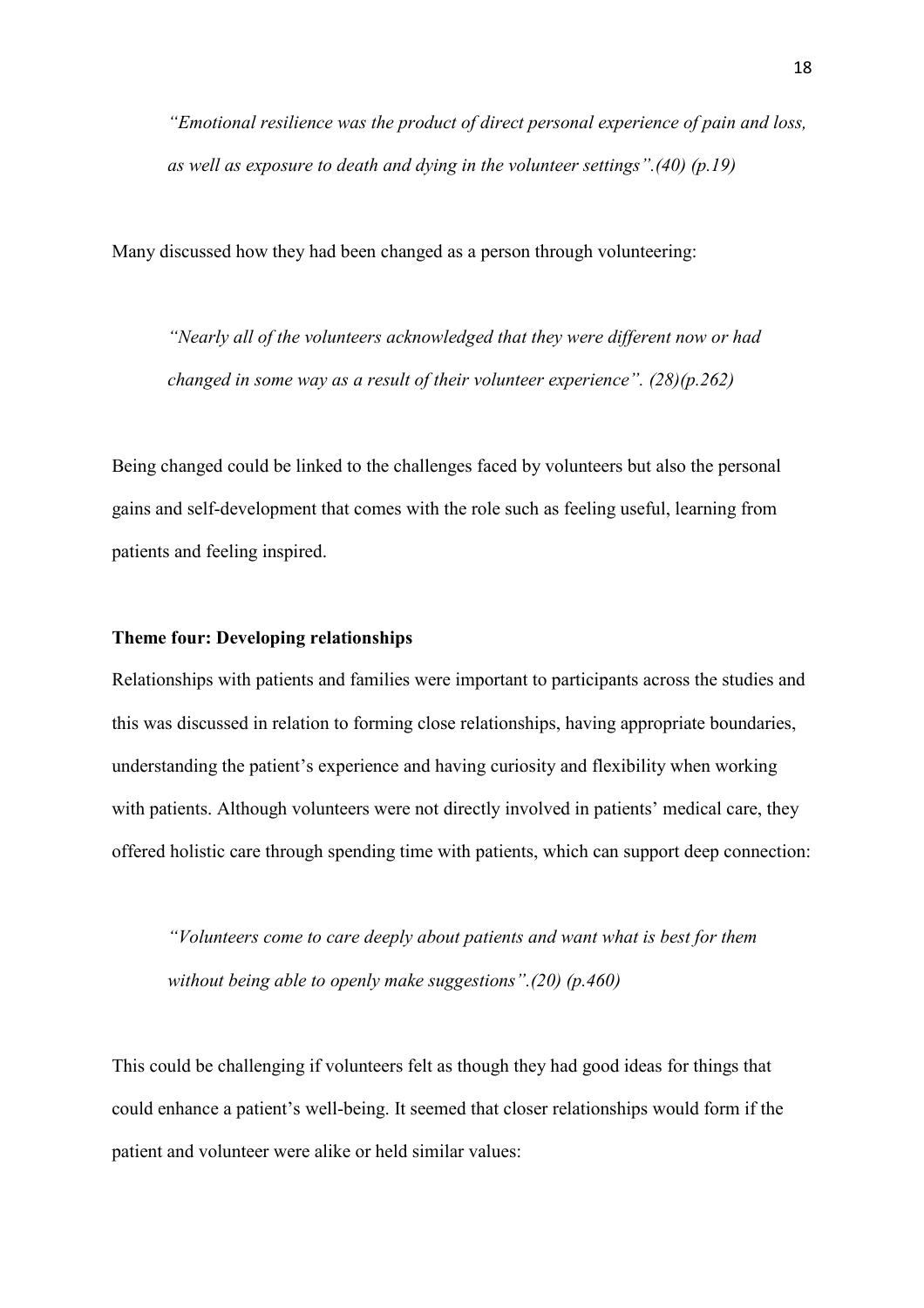*"We instantly connected because we left out all the bullshit and just connected on a human level…We connect as two women…So, she, I realized, shares the dreams and desires and aspirations that I have. We're sisters under the skin"(23) (p.250)*

Some held clarity about their role in the volunteer-patient relationship and were aware that this would soon end as they were working in palliative care and the patient would die:

*"There was certainly an agreement that volunteers valued the closeness with dying patients and cherished the experience. This closeness appeared less like an emotional attachment and more like accompanying another on a journey at the end of which parting was inevitable. Volunteers understood that they had to "let go" and that the investment was a unique one. This delicate balance of connections and distance was well understood...they acknowledged that the ability to maintain this balance was an essential quality in a volunteer"(40) (p.22)*

This enabled the volunteers to protect themselves emotionally from an overwhelming sense of grief when their patient died. However, other volunteers took a different position and felt the connections made would inevitably lead to grief:

*"You do develop a very close deep relationship with the patient and then there is real grief when the patient passes away". (27)(p.347)*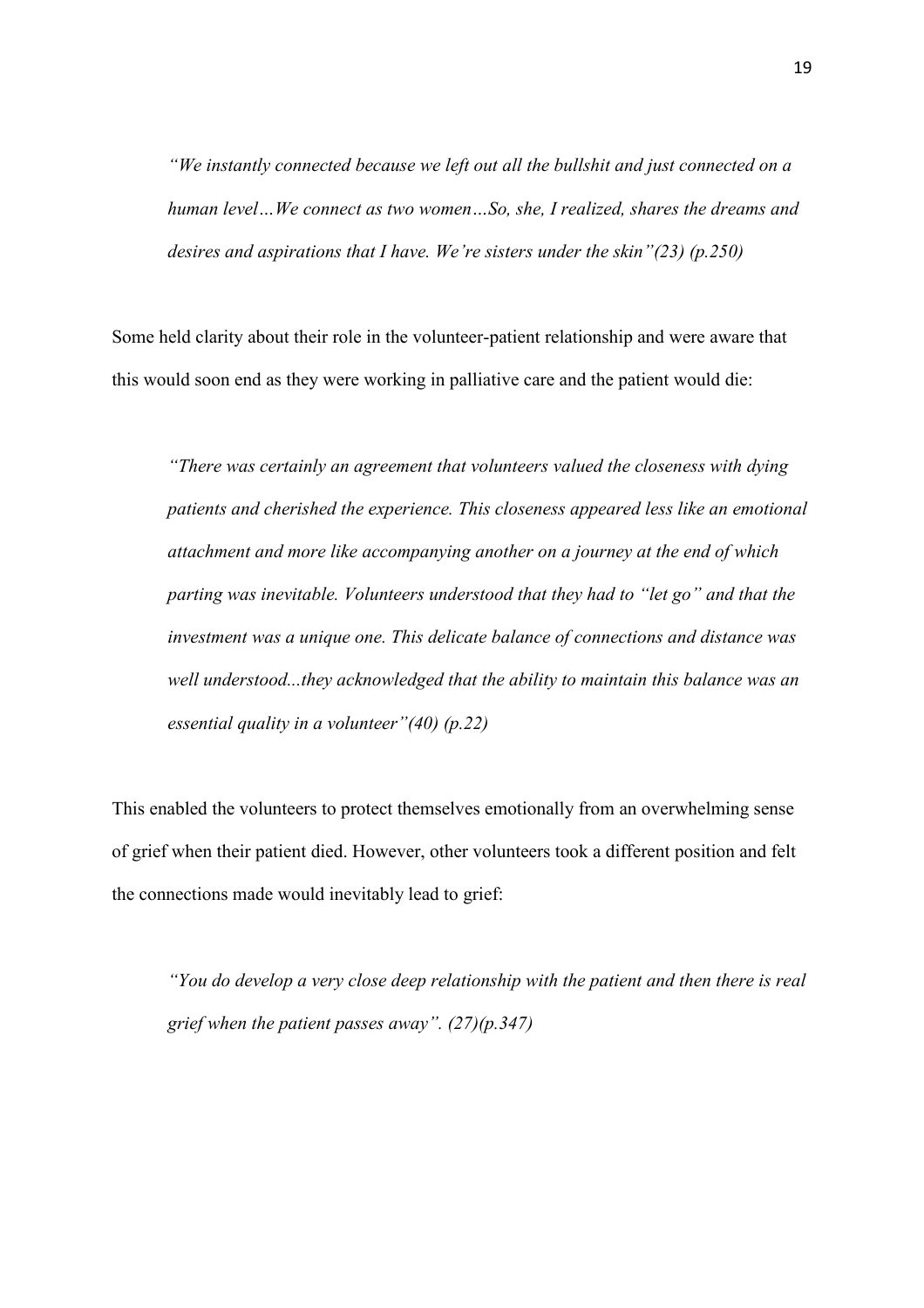Although it seems that volunteers had differing views on their role within the patient's life and the level to which they should become emotionally involved, another participant described their views as somewhere in the middle:

*"I'm happy and I'm sad. Because I know that the patient, from my belief system, that the patient is on to a better life, a better existence. And it's sad, because the human part of me and the connection that we've made, to see that person go". (25)(p.88)*

Due to strong relationships forming, some questioned whether they had become too attached to their patients and that others had also commented on this:

*"Karen consequently questioned whether she had become too attached to the patients and their families: "I suppose you do get attached even though you try not to. I know my husband worries about it. He worries about me getting too involved.""(37) (p.1422)*

Sometimes this awareness could lead to the development of stronger boundaries with patients, whether that meant being somewhat emotionally removed or spending less time with them. This is important as the role of a volunteer is not always clear to patients with regards to expectations of what they 'should' give:

*"Issues might be as simple as being asked to stay for longer hours as one might ask of a friend but not of a professional"(20) (p.461)*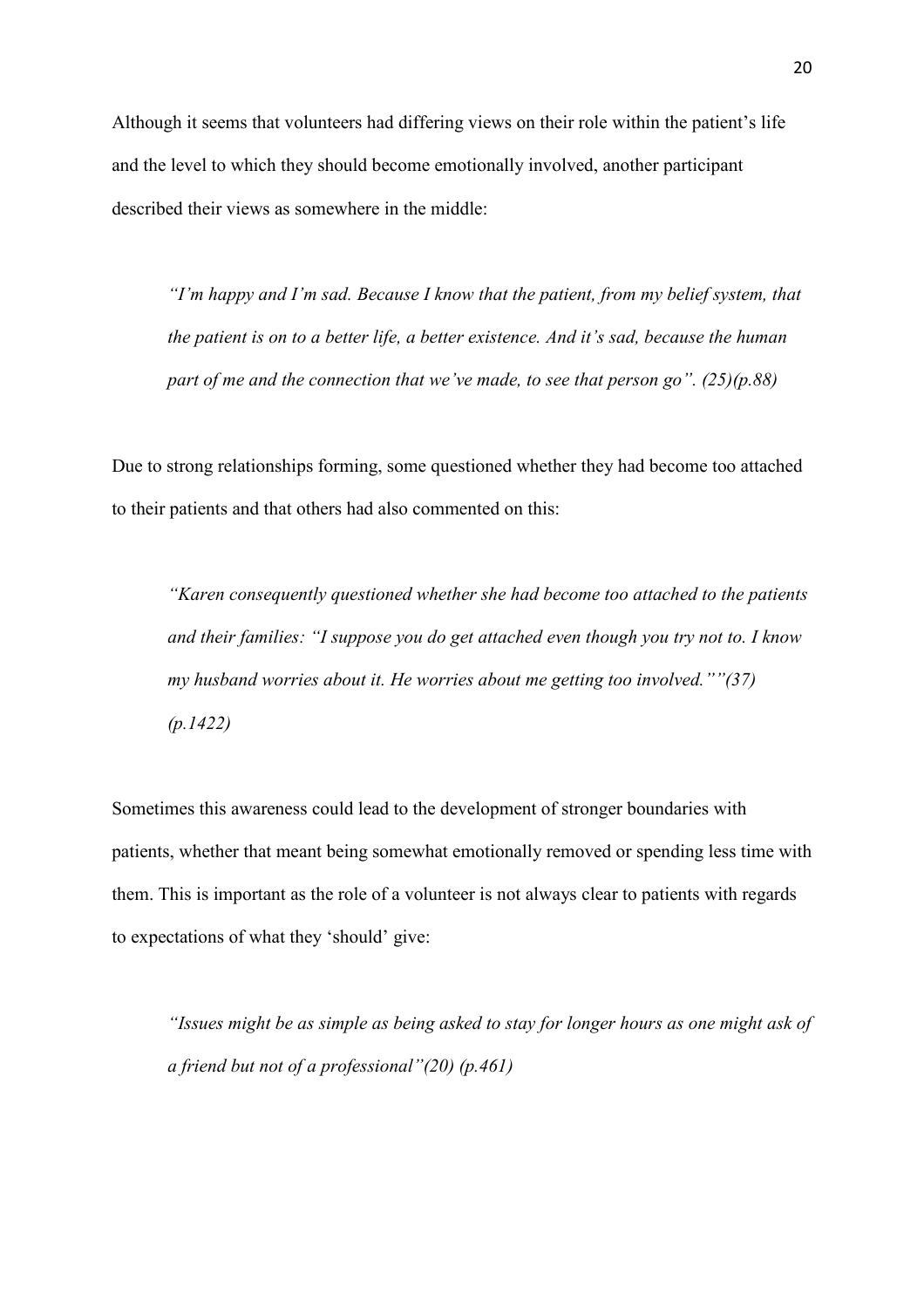Some participants deliberately put up internal barriers as a way of managing the emotional burden of losing a patient:

*"I don't allow her to climb completely into my heart, and I don't climb completely into hers. There's a certain boundary that I reserve for my own sanity, because I know that she will die eventually"(23). (p.254)*

Close relationships that form between volunteers and patients, can spark a curiosity within volunteers about the patients' health conditions but they do not necessarily need this information:

*"All the time those questions are there…I wonder what is wrong with him or her. It may be someone you see a lot, others you never see. I haven't felt OK to ask either, since somehow we have got to know that we don't need to know what's up with people'".(34) (p.605)*

A friend or professional would often know what is wrong with someone, however volunteers appear to be in a limbo and do not receive much information which can be challenging. This could be a barrier in developing a close relationship and also requires an understanding that patients will share this information if they wish. Boundaries are important to consider due to maintaining the role of 'volunteer' rather than 'friend'.

# **Discussion**

This review focused on the emotional experiences of being a palliative care volunteer. A number of intrinsic challenges such as how the volunteer felt within their role including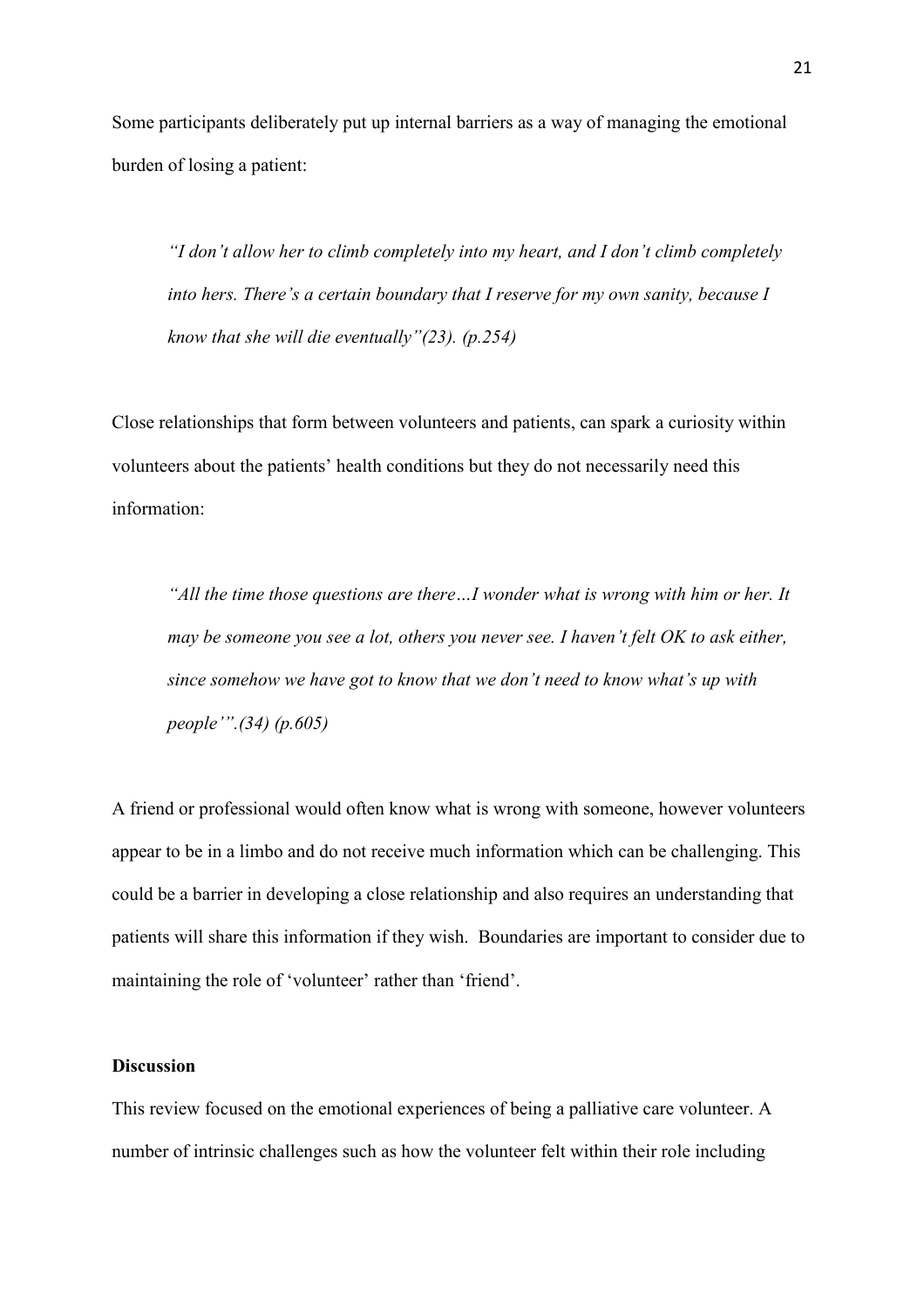feelings of uncertainty, not being 'good enough' and feeling drained were identified. Extrinsic challenges were also recognised, including challenges related to external factors such as resources, what the volunteer sees within their role and frustrations with the setting. More positive emotional experiences were highlighted such as the process of developing relationships with patients and families and the personal gains of volunteering. Personal gains include what volunteering adds to the volunteers' lives, positive feelings initiated by the role (for example, feelings useful, appreciated and inspired) and general self-growth. It is clear that the role of a volunteer is different to that of paid staff. Although challenges faced by volunteers sometimes overlap with paid staff, they have unique traits that need to be considered.

The intrinsic and extrinsic challenges related to volunteers' roles impacted on their emotional experience of the role. Other reviews have also identified challenges; stressors can include limited emotional support (extrinsic), the need for more training (extrinsic), dealing with the patient's family (extrinsic), dealing with death and dying (intrinsic) and not being able to do more for patients linking to an intrinsic challenge of not feeling 'good enough'(7). These challenges are not unique to palliative care, with similar emotional burdens identified with volunteers working with those with dementia(41). This resonates with the findings of this review with regards to the development of good relationships with the implementation of boundaries to protect both the patient's expectations and the volunteer. Other challenges included not feeling 'good enough' or that they were not doing enough for their patient. Similar challenges are highlighted in the befriending literature where volunteers felt a sense of guilt or anxiety that they were not doing enough(44).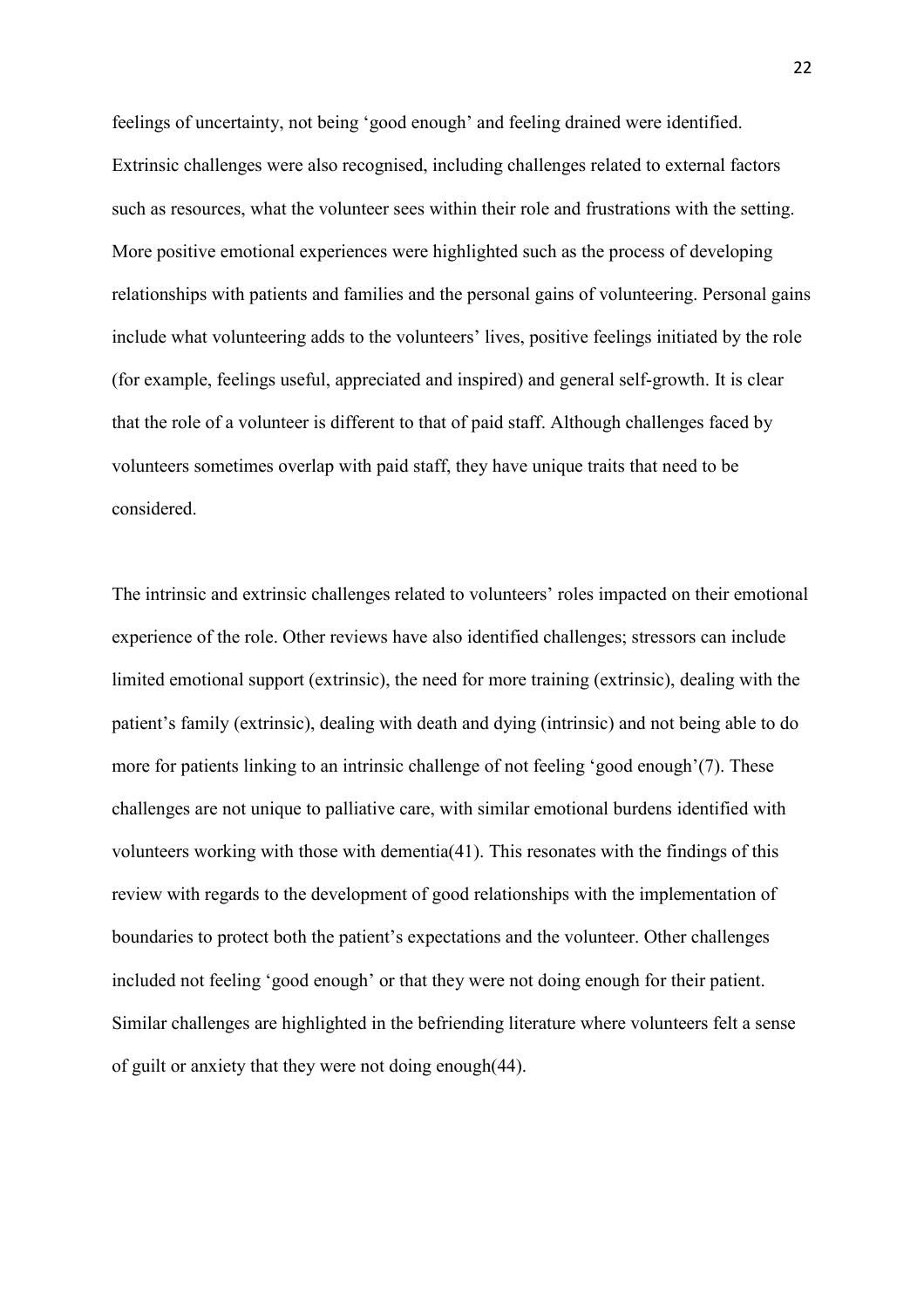Coping with intrinsic and extrinsic challenges within the volunteers' role was central. Coping is an individual's attempt to manage or reduce external and internal demands(42). The volunteers had a number of coping strategies to draw upon including talking with volunteer coordinators, leaving the situation they found challenging, religion and taking time away from volunteering. These findings are supported in other reviews which present coping strategies as either problem-focused, emotion-focused or meaning-making through appraisal(7). The development of coping strategies through the palliative care volunteer role can impact the volunteer's wider life as they have experienced personal growth through managing their experiences.

Increased training for palliative care volunteers has been widely discussed (43)(7). This supports the findings in the current review which indicates that more training on ethical issues, death and preparing for patients dying and managing disfigurement could be useful. Other reviews have indicated the importance of organisational support in helping people to manage challenges from their workplace(44). Volunteers require a good level of self-care to manage their role(45) therefore training could be implemented to support volunteers to develop and maintain self-care strategies. Previous research indicates that it is rare for palliative care volunteers to experience burnout or compassion fatigue related to their role, in comparison to paid staff(46). However, there has been little research on compassion satisfaction which is defined as the fulfilment individuals feel when caring for others(47) and is a factor that could offset the risks of burnout(48).

The positive aspects of palliative care volunteers' role can outweigh the negative: overall the role contributes positively to emotional well-being. Resilience in palliative healthcare professionals has been suggested to help them overcome difficulties(49) whilst others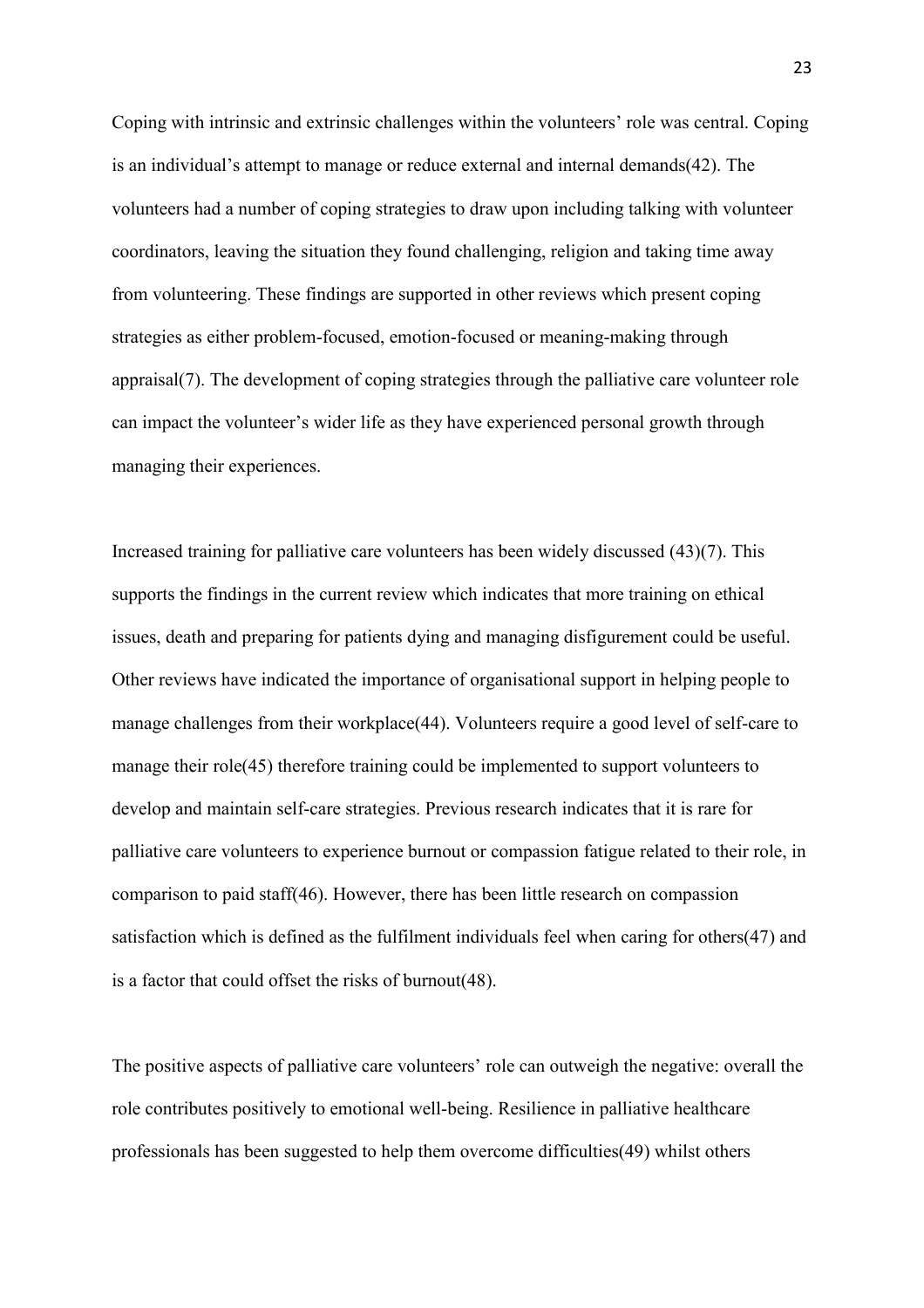indicate it is more about adapting to these challenging situations(50). Volunteers, similarly to paid staff, manage exposure to death and dying and ethical issues regularly within their role, therefore resilience is a key factor that can help volunteers to manage their experiences(51). It is important that volunteers are given the time and space to reflect on their experiences to reduce the likelihood of them coping through emotional detachment and help them to foster resilience. This less adaptive way of coping has been shown in palliative care nurses who did not have time to reflect on their experiences(52). Other strategies that have been useful for some informal caregivers in promoting resilience and effective coping include: developing active coping skills, focusing on positive aspects of caring for others and encouraging the development of personal meaning from their experiences(53). These findings could be useful to consider when setting up further support for volunteers.

Positive aspects of volunteering were also reflected in the wider literature. Personal gain can be viewed as a motivation for continuing to volunteer as this indicates that the volunteers also benefit from giving time to patients and feel connected to those that they are supporting. A number of different motivations have been highlighted throughout the literature and appear to be similar across countries and settings(7). For example, research into volunteering in mental health settings show that volunteers experience personal gain from their role (feeling useful, learning from patients and self-growth)(54). This is also indicative of feelings of competence within their role. Similarly, peer support volunteers for people with limb loss also experienced positive benefits of volunteering such as feeling a sense of pride, purpose and usefulness(55). These positive aspects of volunteering can be seen as representative of intrinsic motivation from the self-determination theory (SDT) where the individual is inherently interested in their role and enjoys it; competence and relatedness have been highlighted above and volunteers also have a sense of autonomy as they are choosing to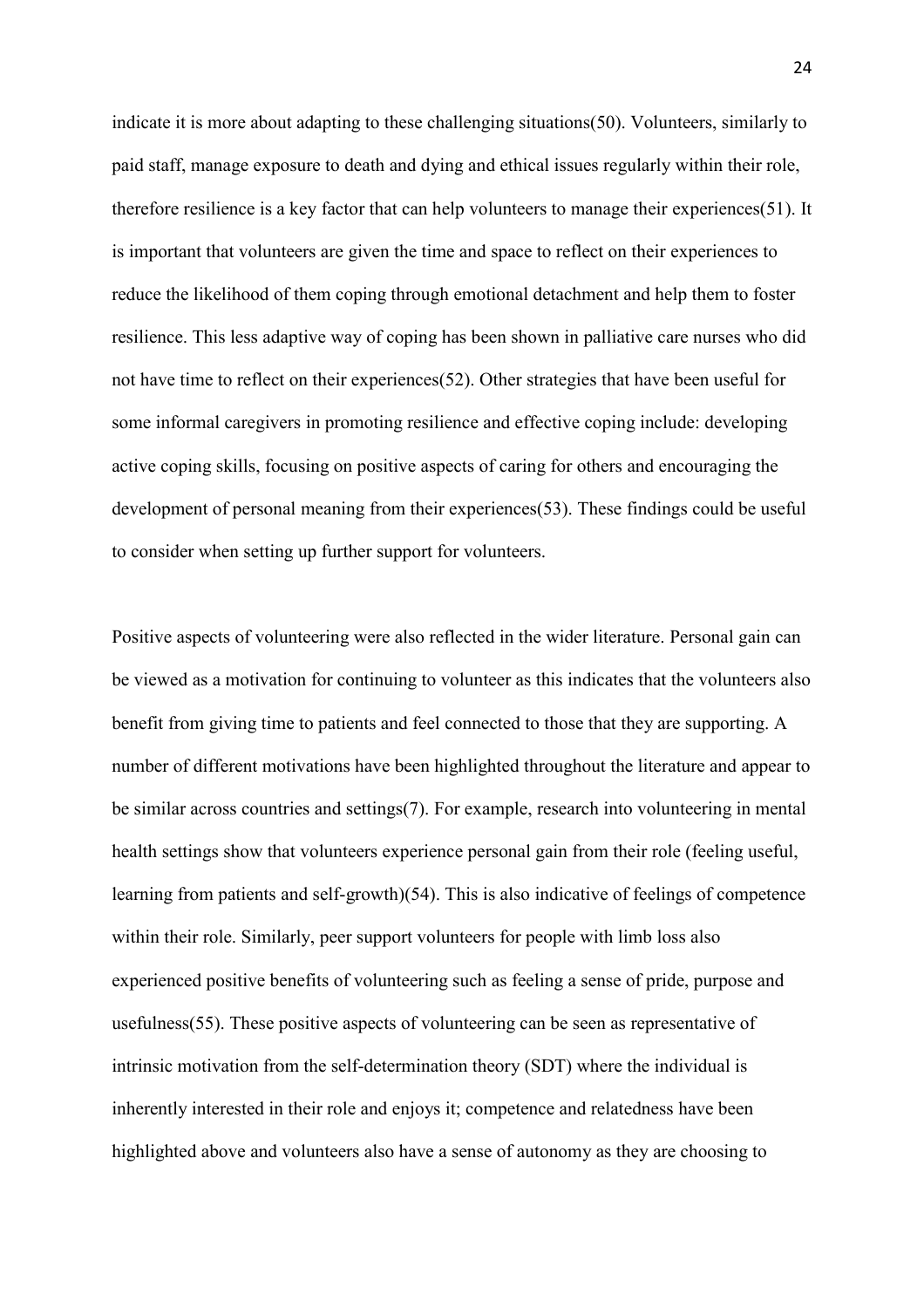engage in their role and have freedom over their behaviour(56). These findings also contribute to the indication that volunteers experience compassion satisfaction(47). This level of personal satisfaction can contribute to reduced stress in the workplace, being a protective factor against stress and burnout(57).

A key finding from this review was the importance for volunteers of developing a good relationship with patients. Building close relationships, considering boundaries and understanding the patient experience with flexibility and curiosity has also been found in other reviews. The social nature of the role has previously been discussed with the role being characterised in social terms rather than the tasks they do and this has been found across different palliative care settings(11). This is also supported within the befriending literature where a core element of volunteers as befrienders for those with cancer, depression and other mental health difficulties was developing social relationships(58). Other research supports the findings of strong relationships forming between the volunteer and patient, also classed as a personal gain(54). It has been identified that volunteers struggle if a strong connection has not been made with a patient which highlights the importance of this development(59).

The befriending literature separates types of befriending into a 'friendship' style befriending and a 'professional' style of befriending which raises different questions regarding boundaries(60). Volunteers in the current review appeared to choose where they naturally fell on that continuum and, whilst close relationships developed between volunteers and patients, some volunteers highlighted situations where boundaries needed to be implemented. How a volunteer implemented boundaries was personal to the volunteer but it was recognised that a lack of boundaries could result in a bigger emotional impact when the patient died. This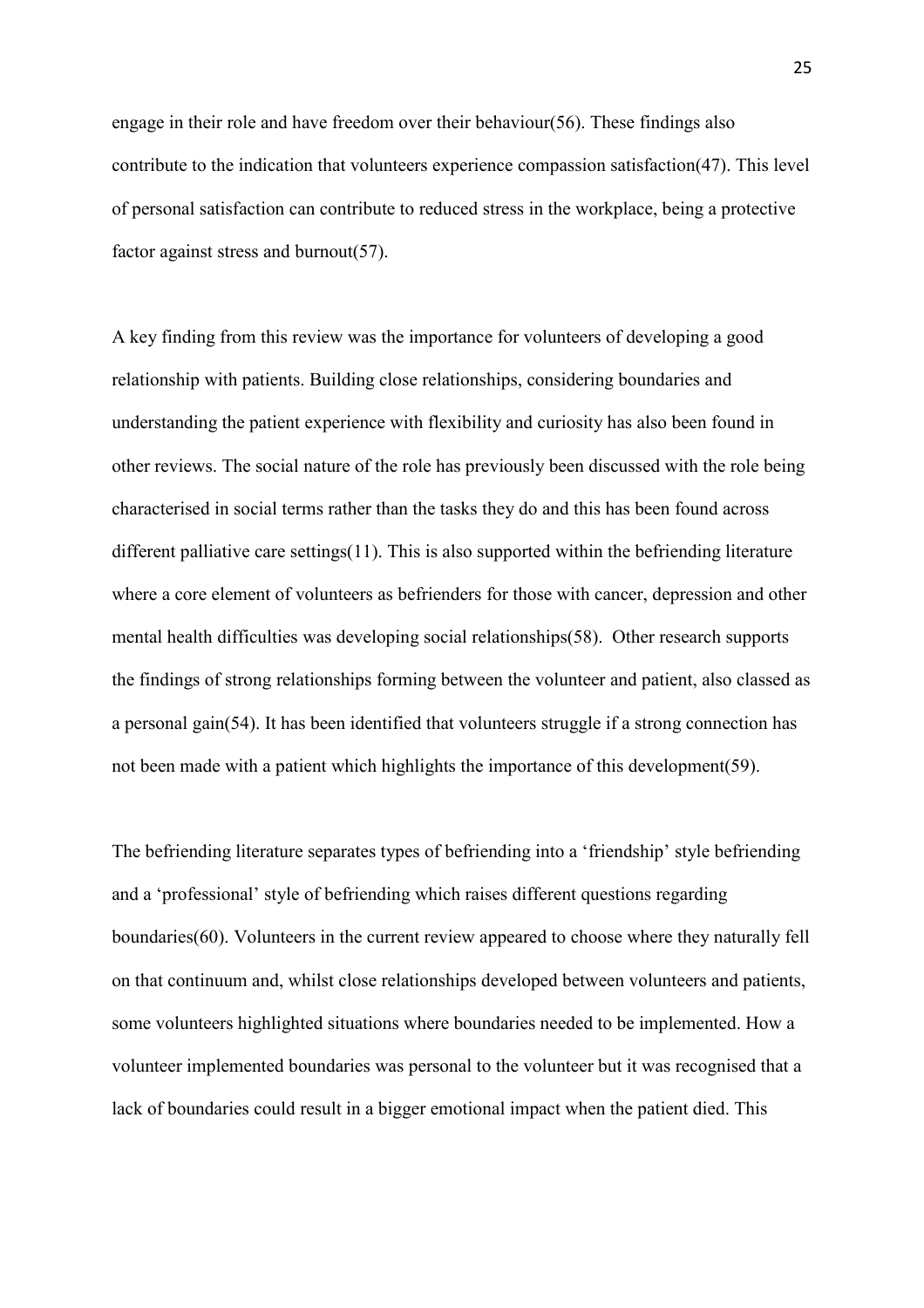indicates that there are higher emotional risks of 'true friendship' in comparison to a 'professional' befriending relationship which supports the current findings (60).

The findings of the current review support the job-demands resources (JD-R) model(61) as psychological processes influence the development of job strain and motivation. However, this model does not specify how demands and resources interact. (SDT)(62) indicates that demands lead to burnout if the individual has low resources. This highlights the importance of individuals developing a range of resources to support them. It describes autonomous motivation, including intrinsic and extrinsic motivations and controlled motivation(63). Autonomous motivation describes feelings of choice, interest and value, either doing something because it is interesting (intrinsic motivation) or because it leads to a consequence (extrinsic motivation)(64). The current review highlights personal gain in the selected papers which encompasses both intrinsic and extrinsic motivation as the papers described volunteers feeling useful, appreciated, inspired and rewarded (intrinsic) but also provided them with learning from patients and self-growth (extrinsic). Controlled motivation, where an individual does something in order to get a reward or avoid punishment(65), was not highlighted in the current review. This is positive as individuals are usually more engaged and have greater levels of emotional well-being when they are autonomously motivated(66).

The SDT also encompasses the three basic human psychological needs from the cognitive evaluation theory: competence, relatedness and autonomy $(67)$ . The current review highlights these basic needs. For example, some of the intrinsic challenges highlighted were not always feeling 'good enough'. This is linked to the basic need of competence hence why volunteers may find it challenging to feel this way. Relatedness is also present through the development of relationships between volunteers, patients and families. This gives them the chance to both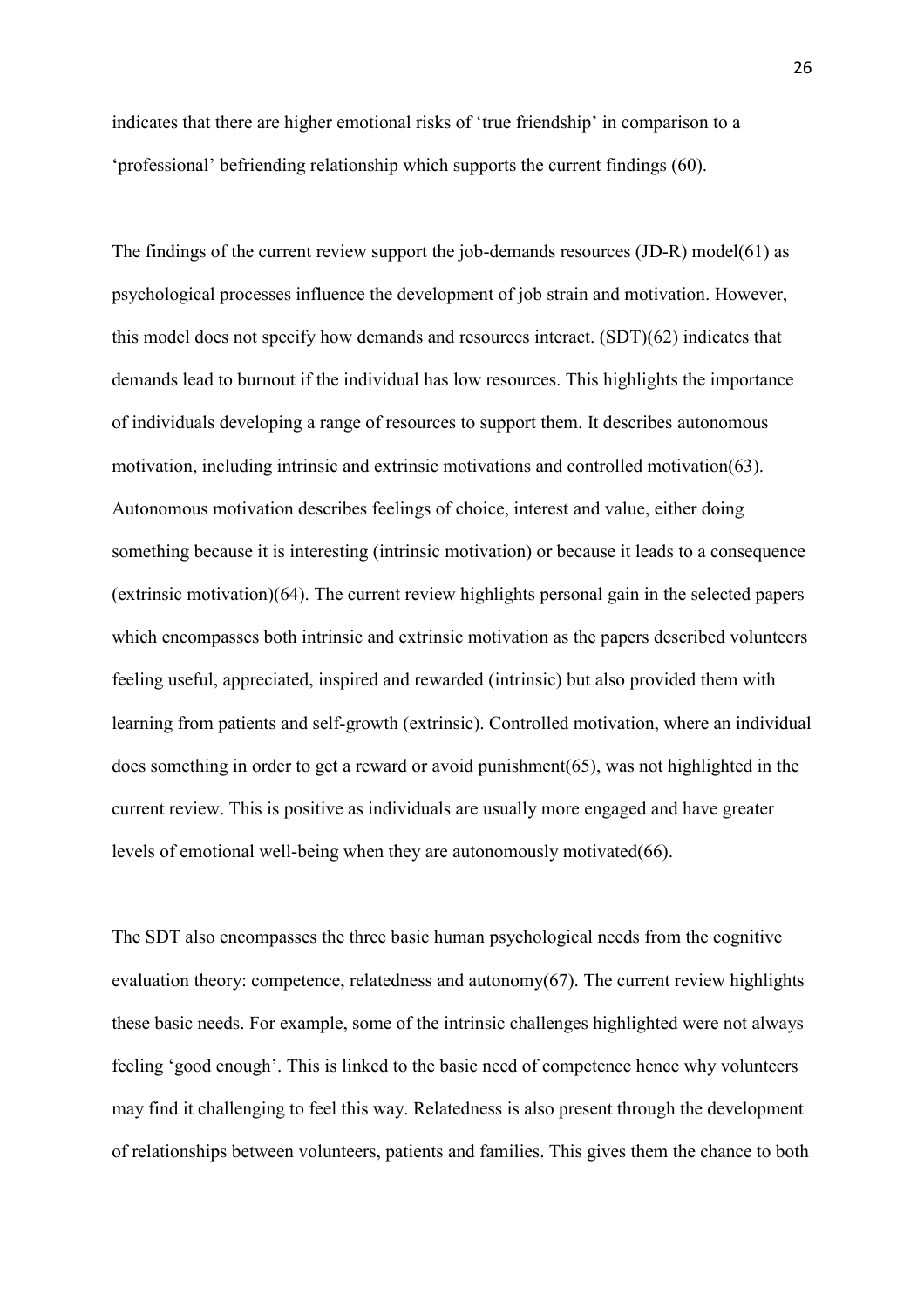care for others and have others care about and value them. It seems that this psychological need is largely met in the current review, but it can be challenging when patients push volunteers away and this may be because it contradicts the volunteers' need for relatedness. Autonomy was not explicitly highlighted in the current review; however, volunteers had some level of choice and control over their coping strategies used to manage challenges within palliative care. They also had autonomy over whether or not they continued to volunteer as they were not financially tied to their role.

Overall, the evidence highlights the benefit of focusing on support, coping and training for volunteers but does not suggest a particular focus on characteristics or traits in volunteers that should be used in the recruitment and selection processes.

# **Strengths and limitations**

This systematic review and thematic synthesis is the first to directly examine the emotional experiences of being a palliative care volunteer and provides evidence that volunteers face specific challenges within their role and could benefit from more structured support. The search was comprehensive and used a range of databases to obtain papers. No date or study design restrictions were implemented in an attempt to capture all relevant research that was published in English. Research in other languages was excluded due to limited time and money for translation and interpretation, therefore some relevant papers in other languages could have been missed. Papers were critically appraised; however, none were excluded based on this score. This is due to a limited number of papers that met the inclusion criteria and it being a contested area in qualitative synthesis(68).

## **Recommendations for future research, practice and policy**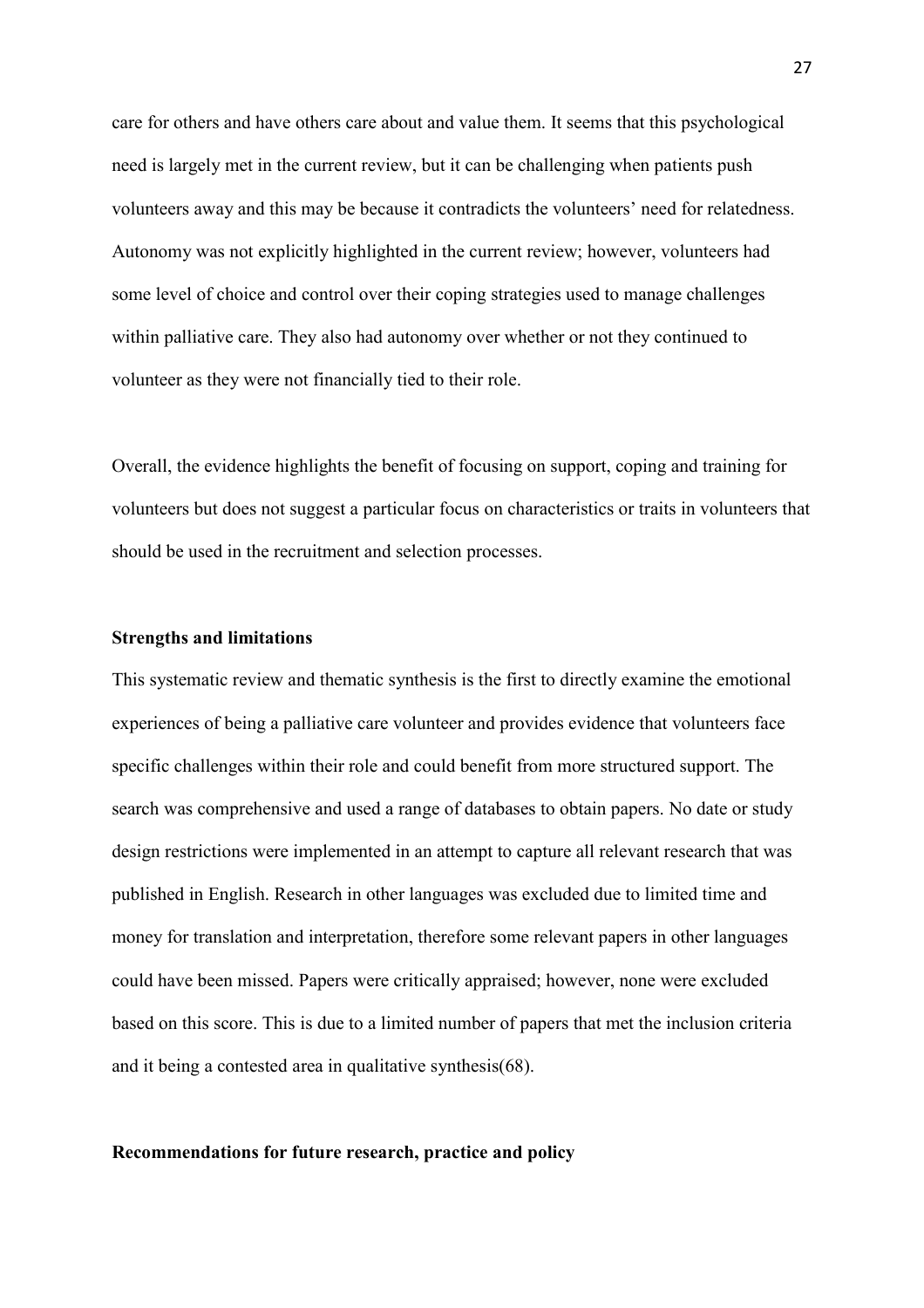The impact of volunteers' roles on their emotional well-being, was not a focus of most included papers. It would be useful for research to consider the specific impacts of the role on volunteers' emotional well-being and explore what volunteers would find useful to support them. Initially, it would be helpful to gather qualitative data to explore volunteers' experiences and subsequently develop quantitative research from this to gather a wider range of data. It is important that when reporting research, authors focus on outlining clear and detailed methodology as this was missing from some papers included in the review thus impacting on their quality.

It is understood that volunteering in palliative care can present a number of challenges and that prolonged stress can negatively impact an individual both physically and psychologically(69). Therefore, it would be useful for palliative care services to consider the importance of stress-reducing techniques training for volunteers, such as imagery, mindfulness and breathing techniques(48). A focus on stress reduction, particularly through practicing mindfulness, has been shown to increase health outcomes for both clinical and nonclinical populations(70). The importance of enhancing psychological well-being for healthcare professionals working in palliative care has previously been indicated(71), therefore it would be useful for this to translate to the volunteers.

Volunteers may also benefit from a space to reflect on their sense of self and general emotional well-being in relation to their role. Extrinsic challenges may also be addressed in a reflective space and it could be useful to focus these discussions on how volunteers make sense of extrinsic challenges. Clinical supervision groups can reduce the risk of burnout in palliative care professionals(72), reduce anxiety, increase confidence and commitment to the role(73). Some extrinsic challenges could be considered on a more organisational level, some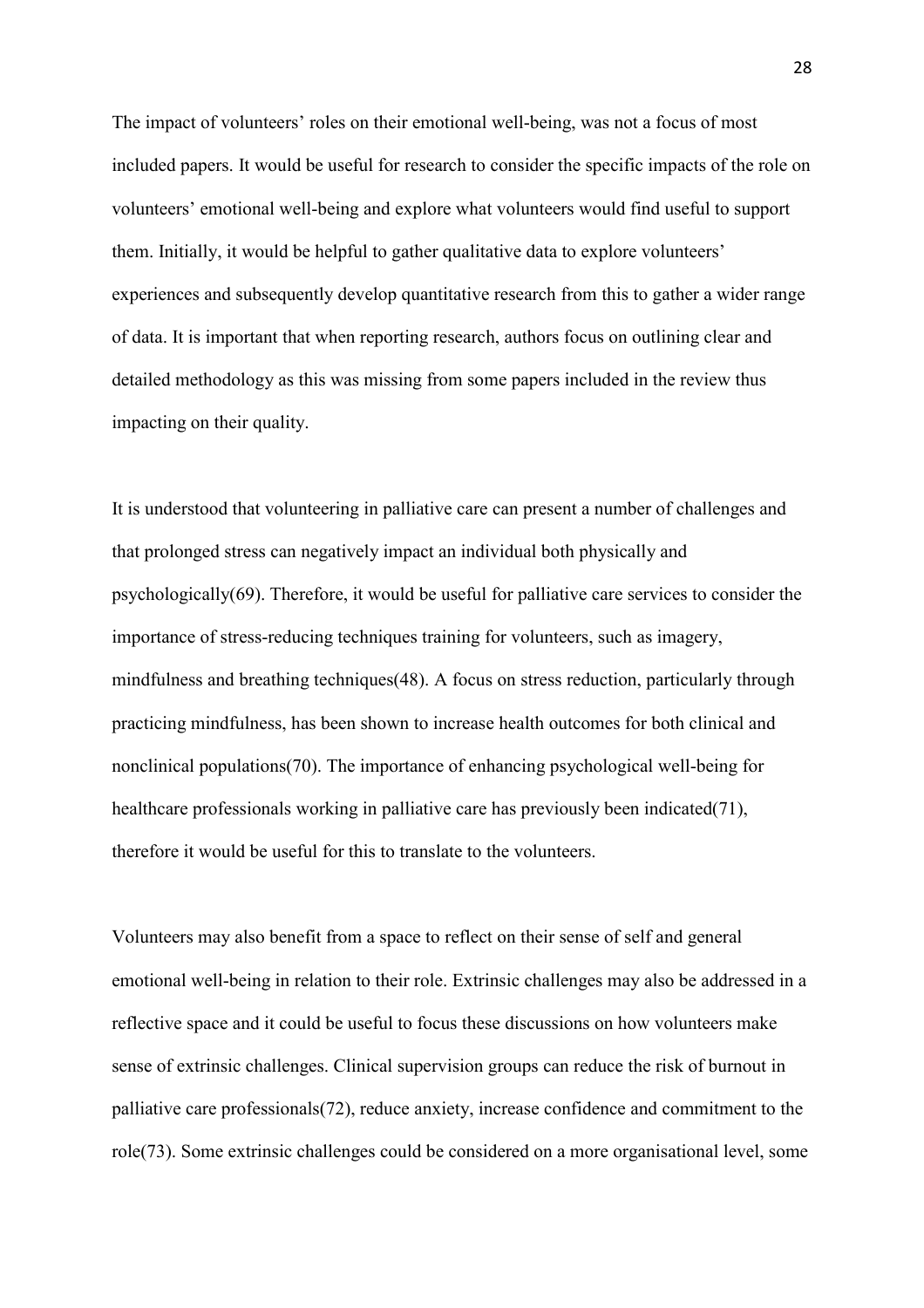of which could be addressed through additional training. This may include knowing what to say to patients and preparation for seeing suffering and physical disfigurements. Both formal and informal support can promote coping and resilience in palliative care nurses(44), thus would be useful to consider for volunteers.

To gain more understanding of people who struggle with the role, it may be useful to conduct research on previous volunteers who no longer felt able to continue in their role. This could give more insight into the stressors they encountered and support considerations of what the palliative care setting could have done to support them.

# **Conclusion**

Palliative care volunteers are less likely to experience stress and burnout than paid staff. However, this does not mean that the emotional impact of their role should not be considered. Understanding volunteers' experiences has previously been emphasised as important as this can assist settings in recognising suitable support which can influence overall well-being(41) (74). Volunteers face unique challenges which can impact on their emotional well-being but also experience a number of positive impacts on their emotional well-being. It is important to monitor how volunteers are coping with their role and provide support where appropriate.

## **Conflict of interest statement**

Nothing to disclose.

## **Funding statement**

This research did not receive any specific grant from funding agencies in the public, commercial, or not-for-profit sectors.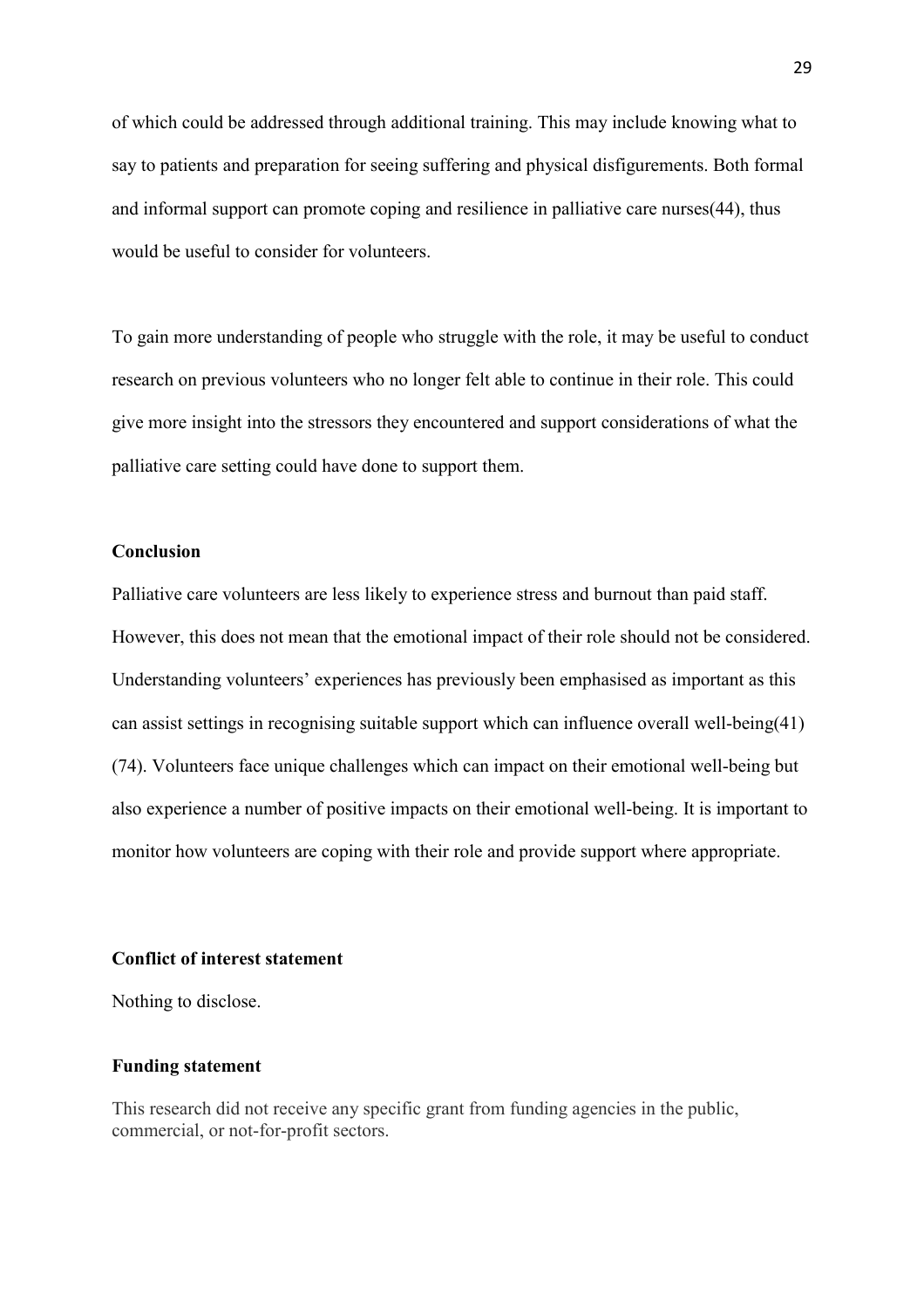#### **References**

- 1. Burbeck R., Low J., Sampson E.L., Bravery R., Hill M., Morris S., et al. Volunteers in specialist palliative care: A survey of adult services in the United Kingdom. J Palliat Med. 2014;17(5):568–74.
- 2. Siouta N, Van Beek K, van der Eerden ME, Preston N, Hasselaar JG, Hughes S, et al. Integrated palliative care in Europe: a qualitative systematic literature review of empirically-tested models in cancer and chronic disease. BMC Palliat Care. 2016 Jul 8;15(1):56.
- 3. Hospice facts and figures | Media centre | Hospice UK [Internet]. [cited 2020 Apr 12]. Available from: https://www.hospiceuk.org/about-hospice-care/media-centre/factsand-figures
- 4. The challenges of caring for people dying from COVID-19: a multinational, observational study (CovPall) - Journal of Pain and Symptom Management [Internet]. [cited 2021 Feb 12]. Available from: https://www.jpsmjournal.com/article/S0885- 3924(21)00159-7/fulltext
- 5. Help the Hospices. Volunteer Value; A pilot survey in UK hospices. London: Help the Hospices. 2006.
- 6. Claxton-Oldfield S, Jefferies J, Fawcett C, Wasylkiw L, Claxton-Oldfield J. Palliative Care Volunteers: Why Do They Do It? J Palliat Care. 2004 Jun;20(2):78–84.
- 7. Morris S, Wilmot A, Hill M, Ockenden N, Payne S. A narrative literature review of the contribution of volunteers in end-of-life care services. Palliat Med. 2013 May;27(5):428–36.
- 8. Kamau C, Medisauskaite A, Lopes B. Orientations can avert psychosocial risks to palliative staff: Orientations. Psychooncology. 2014 Jun;23(6):716–8.
- 9. Starnes BJ, Wymer WW. Demographics, Personality Traits, Roles, Motivations, and Attrition Rates of Hospice Volunteers. J Nonprofit Public Sect Mark. 2000 Apr 27;7(2):61–76.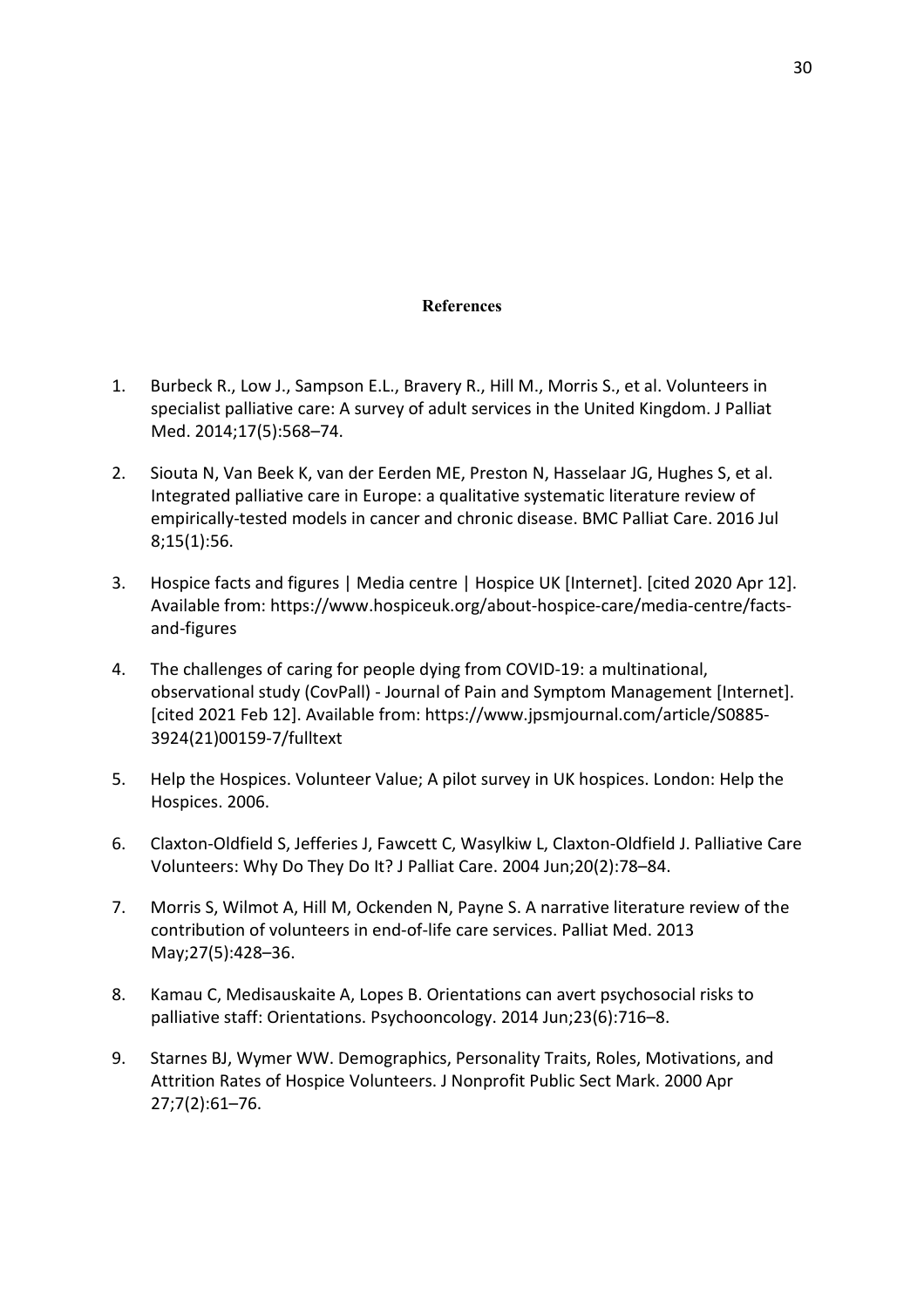- 10. Claxton-Oldfield S. Hospice palliative care volunteers: A review of commonly encountered stressors, how they cope with them, and implications for volunteer training/management. Am J Hosp Palliat Med. 2016 Mar;33(2):201–4.
- 11. Burbeck R, Candy B, Low J, Rees R. Understanding the role of the volunteer in specialist palliative care: a systematic review and thematic synthesis of qualitative studies. BMC Palliat Care. 2014 Feb;13(1):1–23.
- 12. Candy B., France R., Low J., Sampson L. Does involving volunteers in the provision of palliative care make a difference to patient and family wellbeing? A systematic review of quantitative and qualitative evidence. Int J Nurs Stud. 2015;52(3):756–68.
- 13. Bloomer MJ, Walshe C. 'It's not what they were expecting': A systematic review and narrative synthesis of the role and experience of the hospital palliative care volunteer. Palliat Med. 2020 Feb 17;026921631989902.
- 14. Thomas J, Harden A. Methods for the thematic synthesis of qualitative research in systematic reviews. BMC Med Res Methodol. 2008 Jul 10;8(1):45.
- 15. Bhaskar R. Critical realism and the ontology of persons. J Crit Realism. 2020 Mar 14;19(2):113–20.
- 16. Tong A, Flemming K, McInnes E, Oliver S, Craig J. Enhancing transparency in reporting the synthesis of qualitative research: ENTREQ. BMC Med Res Methodol. 2012 Nov 27;12(1):181.
- 17. Cooke A, Smith D, Booth A. Beyond PICO: The SPIDER Tool for Qualitative Evidence Synthesis. Qual Health Res. 2012 Oct 1;22(10):1435–43.
- 18. Critical Appraisal Skills Programme. CASP Qualitative Checklist. 2018; Available from: http://www.casp-uk.net/checklists
- 19. Malpass A, Shaw A, Sharp D, Walter F, Feder G, Ridd M, et al. "Medication career" or "Moral career"? The two sides of managing antidepressants: A meta-ethnography of patients' experience of antidepressants. Soc Sci Med. 2009 Jan 1;68(1):154–68.
- 20. Berry P, Planalp S. Ethical issues for hospice volunteers. Am J Hosp Palliat Med. 2009 Dec;25(6):458–62.
- 21. Dean A., Willis S. 'A strange kind of balance': Inpatient hospice volunteers' views on role preparation and training. Prog Palliat Care. 2017;25(6):279–85.
- 22. Brown MV. The stresses of hospice volunteer work. Am J Hosp Palliat Med. 2011 May;28(3):188–92.
- 23. Foster E. Lessons we learned: Stories of volunteer-patient communication in hospice. J Aging Identity. 2002 Dec;7(4):245–56.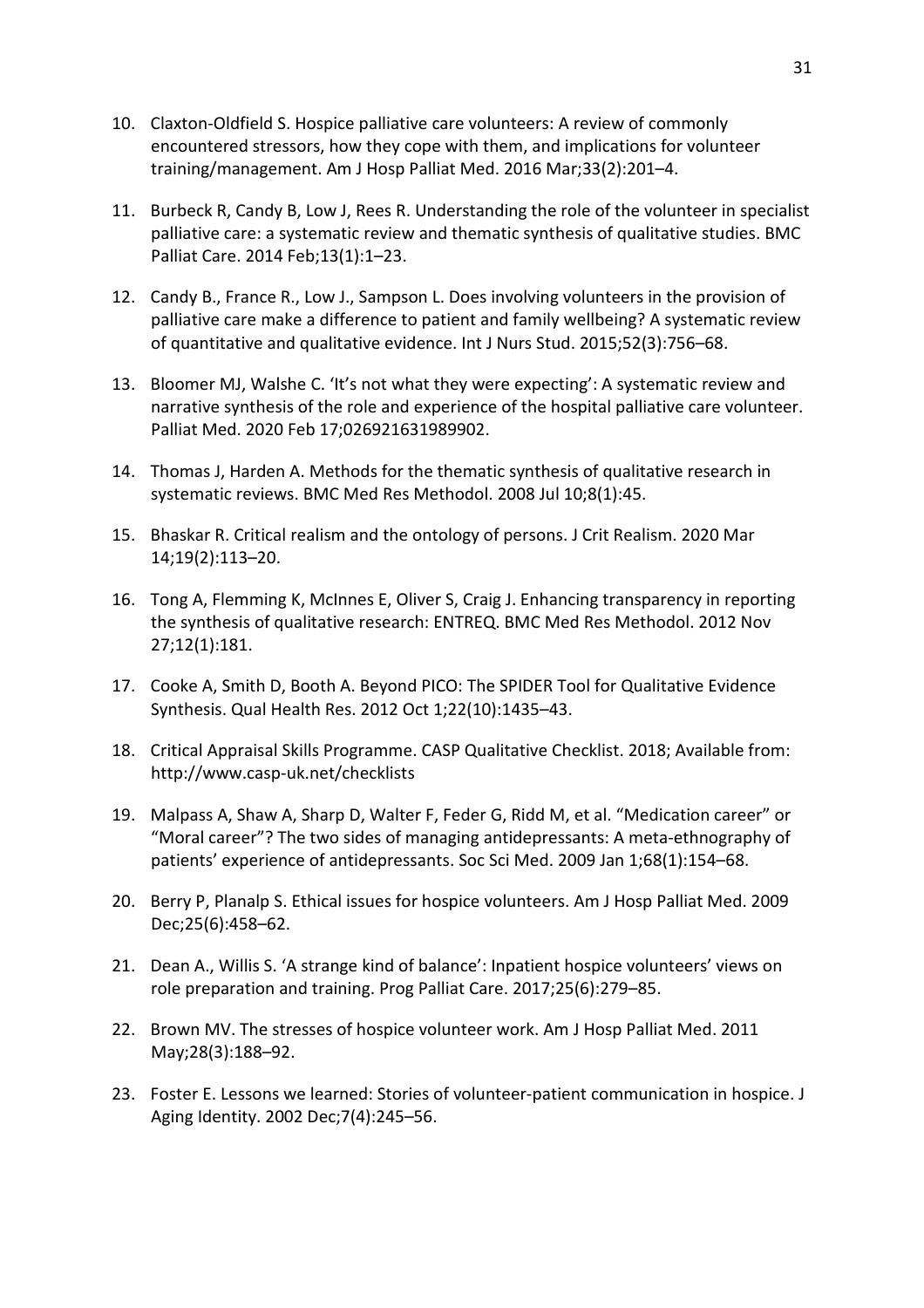- 24. Azuero C.B., Harris G.M., Allen R.S., Williams B.R., Kvale E., Ritchie C.S. Team-based volunteerism with the seriously ill: a qualitative analysis from 10 volunteers' perspectives. J Soc Work End--Life Palliat Care. 2014;10(3):282–95.
- 25. Supiano KP, Cloyes KG, Berry PH. The grief experience of prison inmate hospice volunteer caregivers. J Soc Work End--Life Palliat Care. 2014 Jan;10(1):80–94.
- 26. Brown MV. How they cope: A qualitative study of the coping skills of hospice volunteers. Am J Hosp Palliat Med. 2011 Sep;28(6):398–402.
- 27. Weeks LE, MacQuarrie C. Supporting the volunteer career of male hospice—Palliative care volunteers. Am J Hosp Palliat Med. 2011 Aug;28(5):342–9.
- 28. Claxton-Oldfield S, Claxton-Oldfield J. The impact of volunteering in hospice palliative care. Am J Hosp Palliat Med. 2007 Aug;24(4):259–63.
- 29. Elliott G, Umeh K. Psychological issues in voluntary hospice care. Br J Nurs. 2013 Apr 11;22(7):377–83.
- 30. Claxton-Oldfield S, Claxton-Oldfield J. Should I stay or should I go: A study of hospice palliative care volunteer satisfaction and retention. Am J Hosp Palliat Med. 2012 Nov;29(7):525–30.
- 31. Dein S, Abbas SQ. The stresses of volunteering in a hospice: A qualitative study. Palliat Med. 2005 Jan;19(1):58–64.
- 32. Akintola O. Perceptions of rewards among volunteer caregivers of people living with AIDS working in faith-based organizations in South Africa: A qualitative study. J Int AIDS Soc. 2010;13(1):22.
- 33. Soderhamn U., Flateland S., Fensli M., Skaar R. To be a trained and supported volunteer in palliative care - A phenomenological study. BMC Palliat Care. 2017;16(1):18.
- 34. Andersson B, Öhlén J. Being a hospice volunteer. Palliat Med. 2005 Dec;19(8):602–9.
- 35. White ZM, Gilstrap CM. 'People just don't understand': Challenges communicating home hospice volunteer role experiences to organizational outsiders. Manag Commun Q. 2017 Nov;31(4):559–83.
- 36. Claxton-Oldfield S, McCaffrey-Noviss W, Hicks R. A few good men: It's not easy recruiting male hospice palliative care volunteers. Am J Hosp Palliat Med. 2018 Dec;35(12):1532–9.
- 37. Beasley E., Brooker J., Warren N., Fletcher J., Boyle C., Ventura A., et al. The lived experience of volunteering in a palliative care biography service. Palliat Support Care. 2015;13(5):1417–25.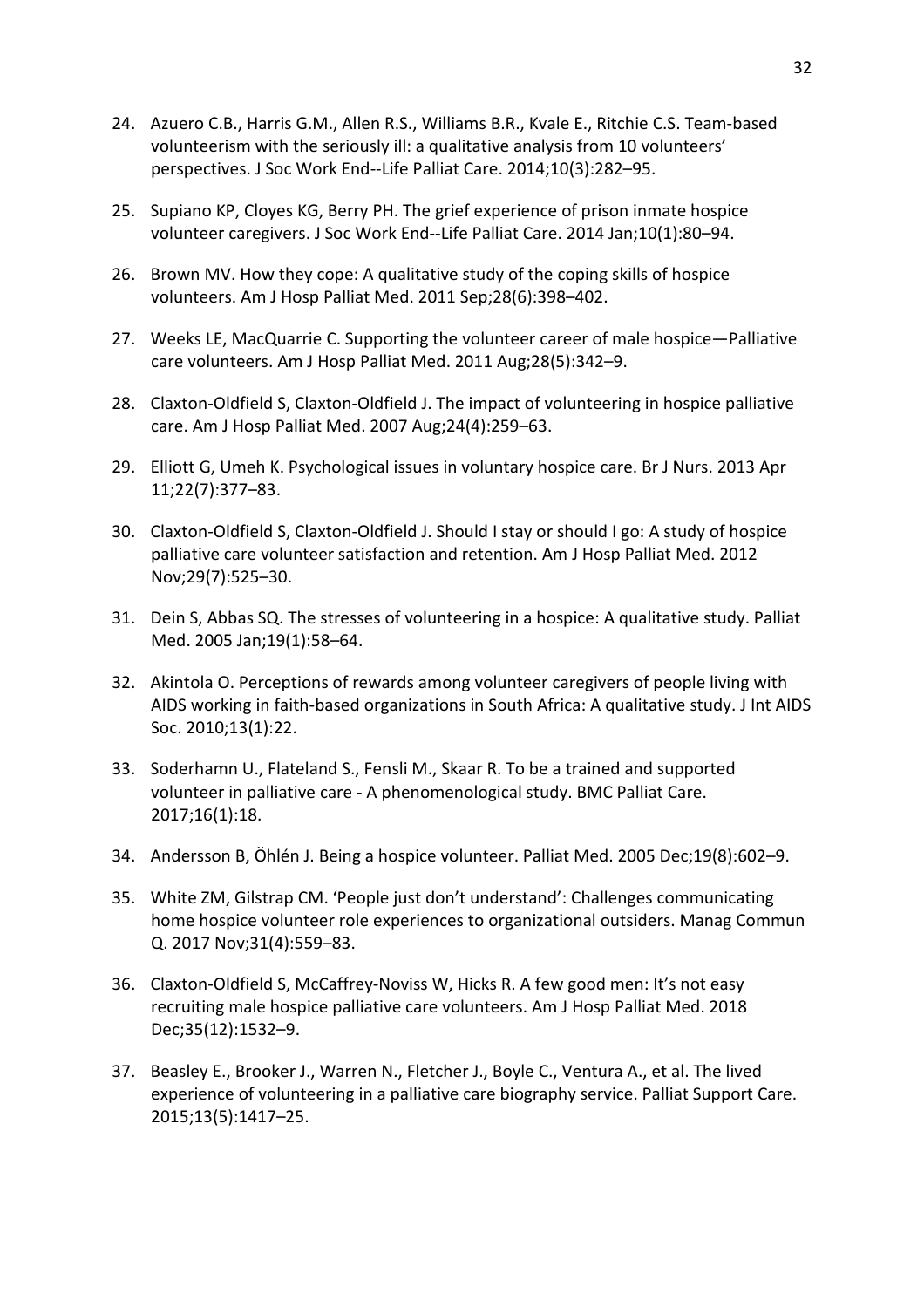- 38. Delaloye S., Escher M., Luthy C., Piguet V., Dayer P., Cedraschi C. Volunteers trained in palliative care at the hospital: an original and dynamic resource. Palliat Support Care. 2015;13(3):601–7.
- 39. Planalp S, Trost MR, Berry PH. Spiritual feasts: Meaningful conversations between hospice volunteers and patients. Am J Hosp Palliat Med. 2011 Nov;28(7):483–6.
- 40. Guirguis-Younger M, Grafanaki S. Narrative accounts of volunteers in palliative care settings. Am J Hosp Palliat Med. 2008 Feb;25(1):16–23.
- 41. Smith R, Drennan V, Mackenzie A, Greenwood N. Volunteer peer support and befriending for carers of people living with dementia: An exploration of volunteers' experiences. Health Soc Care Community. 2018;26(2):158–66.
- 42. Folkman S, Lazarus RS. An Analysis of Coping in a Middle-Aged Community Sample. J Health Soc Behav. 1980;21(3):219–39.
- 43. MacLeod A., Skinner M.W., Low E. Supporting hospice volunteers and caregivers through community-based participatory research. Health Soc Care Community. 2012;20(2):190–8.
- 44. Gillman L, Adams J, Kovac R, Kilcullen A, House A, Doyle C. Strategies to promote coping and resilience in oncology and palliative care nurses caring for adult patients with malignancy: a comprehensive systematic review. JBI Evid Synth. 2015 May;13(5):131–204.
- 45. Pesut B., Hooper B., Lehbauer S., Dalhuisen M. Promoting volunteer capacity in hospice palliative care: a narrative review. Am J Hosp Palliat Care. 2014;31(1):69–78.
- 46. Kavalieratos D, Siconolfi DE, Steinhauser KE, Bull J, Arnold RM, Swetz KM, et al. "It Is Like Heart Failure. It Is Chronic … and It Will Kill You": A Qualitative Analysis of Burnout Among Hospice and Palliative Care Clinicians. J Pain Symptom Manage. 2017 May 1;53(5):901-910.e1.
- 47. Stamm BH. The concise ProQOL manual. 2010.
- 48. Hotchkiss JT. Mindful Self-Care and Secondary Traumatic Stress Mediate a Relationship Between Compassion Satisfaction and Burnout Risk Among Hospice Care Professionals. Am J Hosp Palliat Med. 2018 Aug;35(8):1099–108.
- 49. Connor KM, Davidson JRT. Development of a new resilience scale: The Connor-Davidson Resilience Scale (CD-RISC). Depress Anxiety. 2003;18(2):76–82.
- 50. Hornor G. Resilience. J Pediatr Health Care. 2017 May 1;31(3):384–90.
- 51. Zanatta F, Maffoni M, Giardini A. Resilience in palliative healthcare professionals: a systematic review. Support Care Cancer. 2020 Mar 1;28(3):971–8.
- 52. Powell MJ, Froggatt K, Giga S. Resilience in inpatient palliative care nursing: a qualitative systematic review. BMJ Support Palliat Care. 2020 Mar;10(1):79–90.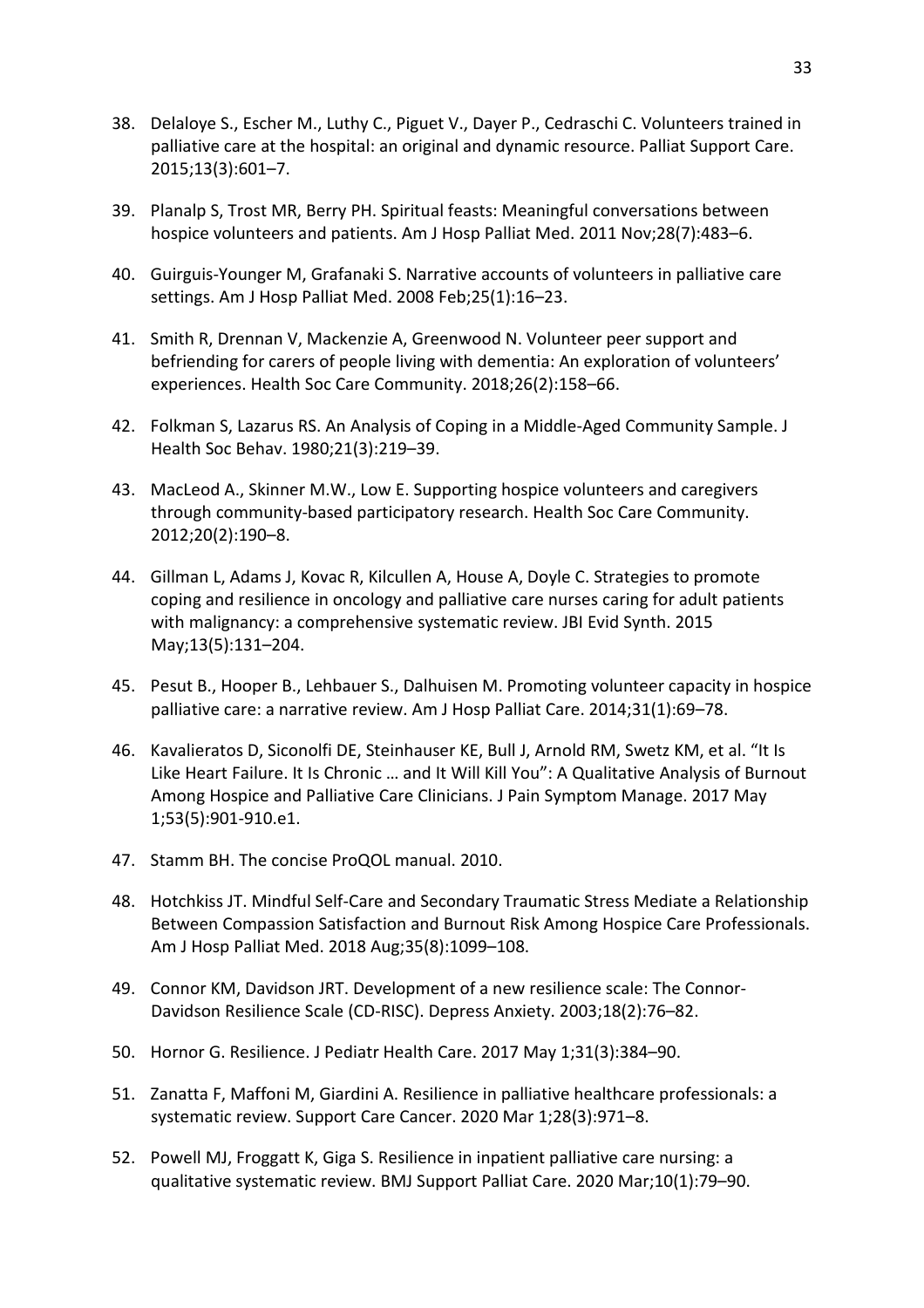- 53. Palacio G C, Krikorian A, Gómez-Romero MJ, Limonero JT. Resilience in Caregivers: A Systematic Review. Am J Hosp Palliat Med. 2019 Dec 13;1049909119893977.
- 54. Cassidy M, Thompson R, El-Nagib R, Hickling LM, Priebe S. Motivations and experiences of volunteers and patients in mental health befriending: a thematic analysis. BMC Psychiatry. 2019 Apr 17;19(1):116.
- 55. Richardson L-J, Molyneaux V, Murray CD. Being a peer support mentor for individuals who have had a lower limb amputation: an interpretative phenomenological analysis. Disabil Rehabil. 2019 May 10;1–8.
- 56. Gagné M, Deci EL. Self-determination theory and work motivation. J Organ Behav. 2005;26(4):331–62.
- 57. Kamal AH, Bull JH, Wolf SP, Swetz KM, Shanafelt TD, Ast K, et al. Prevalence and Predictors of Burnout Among Hospice and Palliative Care Clinicians in the U.S. J Pain Symptom Manage. 2016 Apr;51(4):690–6.
- 58. Siette J, Cassidy M, Priebe S. Effectiveness of befriending interventions: a systematic review and meta-analysis. BMJ Open. 2017 Apr 1;7(4):e014304.
- 59. Greenwood DE, Gordon C, Pavlou C, Bolton JV. Paradoxical and powerful: Volunteers' experiences of befriending people with dementia. Dementia. 2018 Oct 1;17(7):821–39.
- 60. Thompson R, Valenti E, Siette J, Priebe S. To befriend or to be a friend: a systematic review of the meaning and practice of "befriending" in mental health care. J Ment Health. 2016 Jan 2;25(1):71–7.
- 61. Bakker AB, Demerouti E. The Job Demands-Resources model: state of the art. J Manag Psychol. 2007 Jan 1;22(3):309–28.
- 62. Deci EL. Ryan, RM. Intrinsic motivation and self-determination in human behavior. N Y Lond Plenum. 1985;86.
- 63. Deci EL, Ryan RM. The 'What' and 'Why' of Goal Pursuits: Human Needs and the Self-Determination of Behavior. Psychol Inq. 2000;11(4):227–68.
- 64. Fernet C, Austin S, Vallerand RJ. The effects of work motivation on employee exhaustion and commitment: An extension of the JD-R model. Work Stress. 2012 Jul 1;26(3):213–29.
- 65. Langan E, Hodge K, McGowan S, Carney S, Saunders V, Lonsdale C. The influence of controlled motivation alongside autonomous motivation: Maladaptive, buffering, or additive effects? Int J Sport Exerc Psychol. 2016 Jan 2;14(1):57–71.
- 66. Ntoumanis N. A self-determination theory perspective on motivation in sport and physical education: Current trends and possible future research directions. Motiv Sport Exerc. 2012;3(1):91–128.